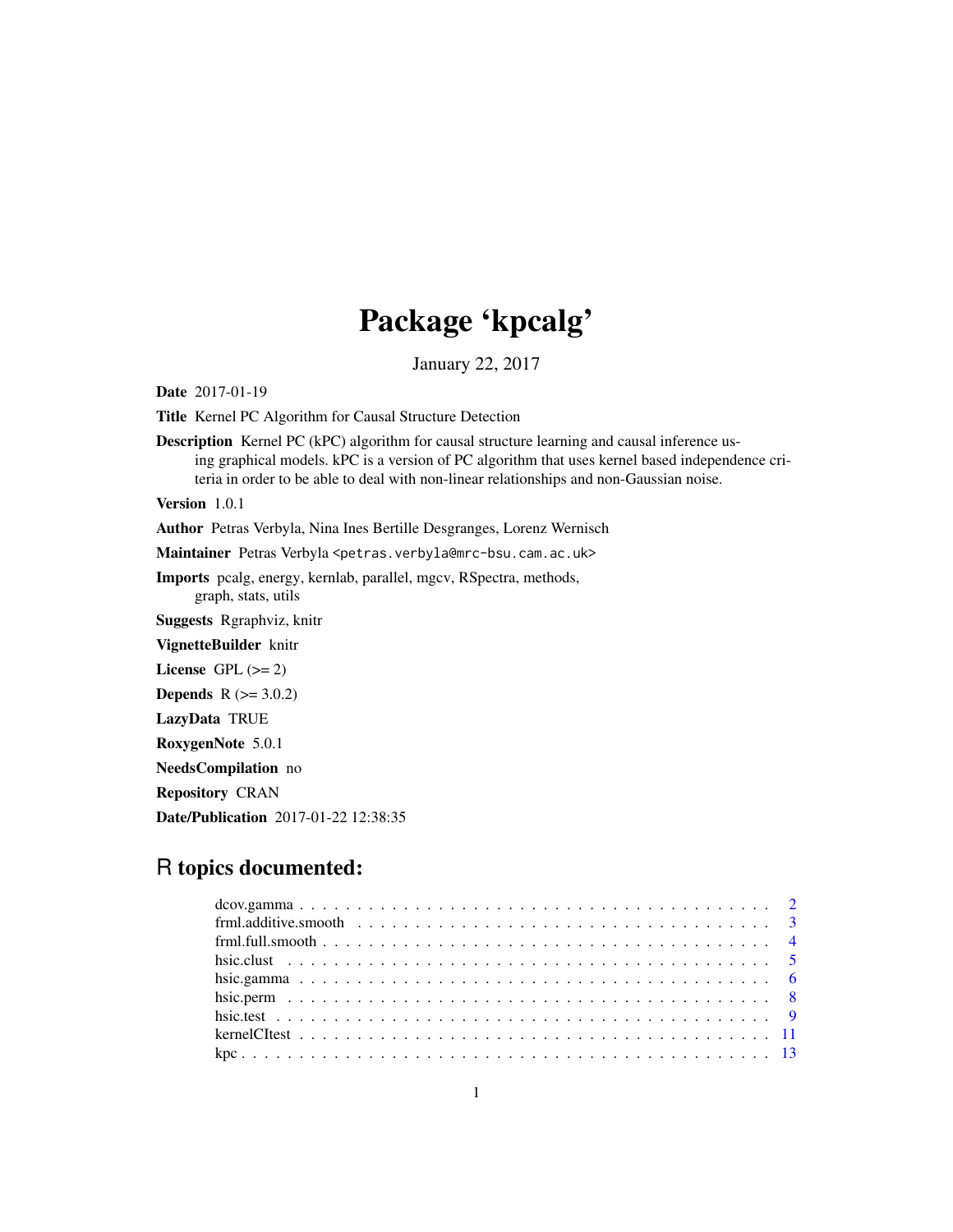# <span id="page-1-0"></span>2 dcov.gamma

<span id="page-1-1"></span>dcov.gamma *Test to check the independence between two variables x and y using the Distance Covariance. The dcov.gamma() function, uses Distance Covariance independence criterion with gamma approximation to test for independence between two random variables.*

#### Description

Test to check the independence between two variables x and y using the Distance Covariance. The dcov.gamma() function, uses Distance Covariance independence criterion with gamma approximation to test for independence between two random variables.

# Usage

 $dcov.gamma(x, y, index = 1, numCol = 100)$ 

#### Arguments

| X        | data of first sample                                              |
|----------|-------------------------------------------------------------------|
| <b>V</b> | data of second sample                                             |
| index    | exponent on Euclidean distance, in $(0,2)$                        |
| numCol   | Number of columns used in incomplete Singular Value Decomposition |

# Details

Let x and y be two samples of length n. Gram matrices K and L are defined as:  $K_{i,j} = ||x_i - x_j||^s$ and  $L_{i,j} = ||y_i - y_j||^s$ , where 0<s<2.  $H_{i,j} = \delta_{i,j} - \frac{1}{n}$ . Let A=HKH and B=HLH, then  $nV^2 = \frac{1}{n^2} \sum A_{i,j} B_{i,j}$ . For more detail: [dcov.test](#page-0-0) in package energy. Gamma test compares  $nV_n^2(x, y)$  with the  $\alpha$  quantile of the gamma distribution with mean and variance same as  $nV_n^2$  under independence hypothesis.

# Value

dcov.gamma() returns a list with class htest containing

| method     | description of test                                                     |
|------------|-------------------------------------------------------------------------|
| statistic  | observed value of the test statistic                                    |
| estimate   | $nV^2(x,y)$                                                             |
| estimates  | a vector: $[nV^2(x,y)]$ , mean of $nV^2(x,y)$ , variance of $nV^2(x,y)$ |
| replicates | replicates of the test statistic                                        |
| p.value    | approximate p-value of the test                                         |
| data.name  | desciption of data                                                      |
|            |                                                                         |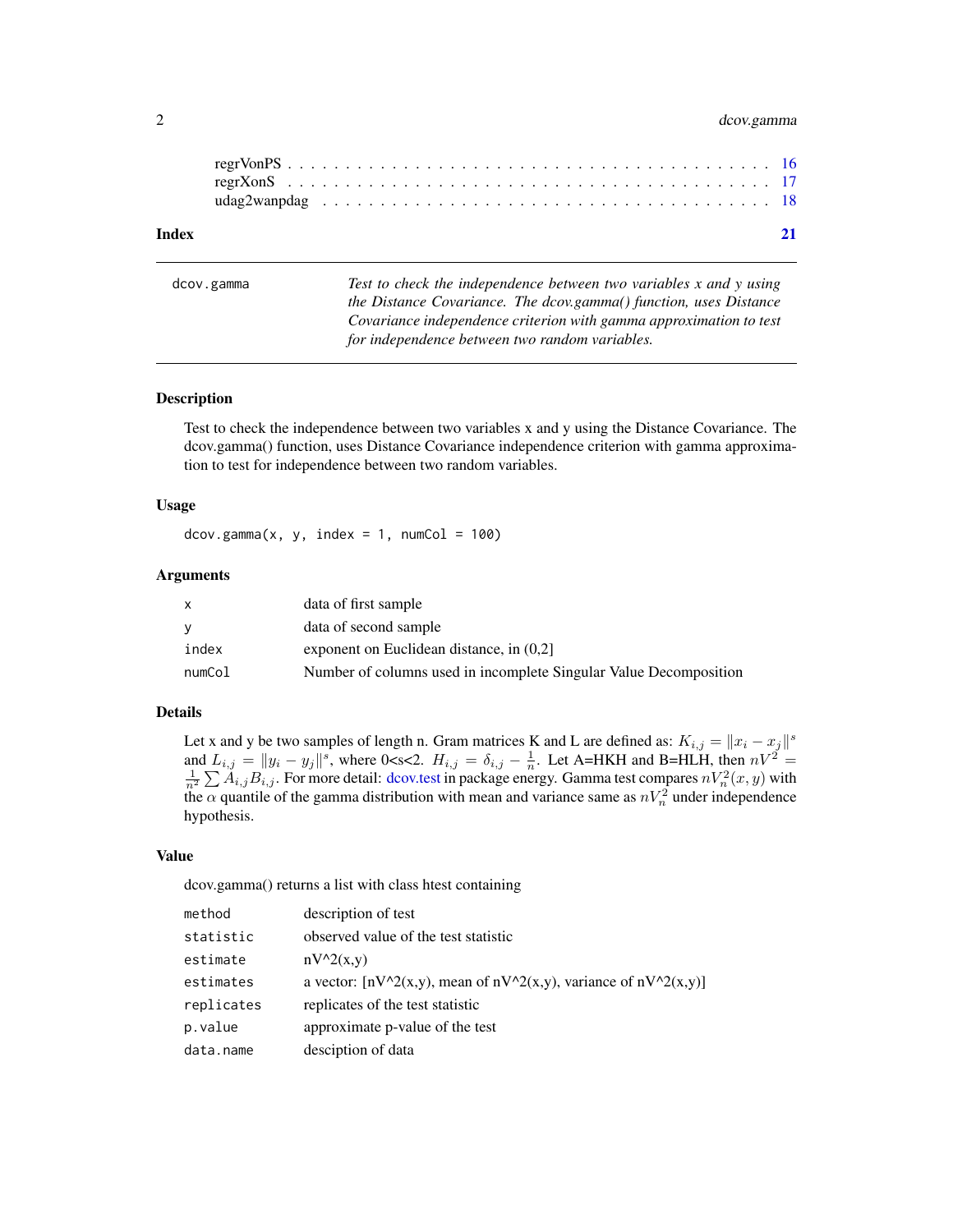#### <span id="page-2-0"></span>Author(s)

Petras Verbyla (<petras.verbyla@mrc-bsu.cam.ac.uk>) and Nina Ines Bertille Desgranges

#### References

A. Gretton et al. (2005). Kernel Methods for Measuring Independence. JMLR 6 (2005) 2075-2129.

G. Szekely, M. Rizzo and N. Bakirov (2007). Measuring and Testing Dependence by Correlation of Distances. The Annals of Statistics 2007, Vol. 35, No. 6, 2769-2794.

# See Also

[hsic.perm,](#page-7-1) [hsic.clust,](#page-4-1) [hsic.gamma,](#page-5-1) [dcov.test,](#page-0-0) [kernelCItest](#page-10-1)

#### Examples

```
library(energy)
set.seed(10)
#independence
x \leftarrow runif(300)y \leftarrow runif(300)hsic.gamma(x,y)
hsic.perm(x,y)
dcov.gamma(x,y)
dcov.test(x,y)
#uncorelated but not dependent
z <- 10*(runif(300)-0.5)
w <- z^2 + 10*runif(300)
cor(z,w)
hsic.gamma(z,w)
hsic.perm(z,w)
dcov.gamma(z,w)
dcov.test(z,w)
```
<span id="page-2-1"></span>frml.additive.smooth *Formula for GAM without crossterms*

#### Description

Creates a formula for [gam](#page-0-0) to be used in [regrXonS.](#page-16-1) For data  $X = (X_1, \ldots, X_n, X_{n+1}, \ldots, X_m)$ , variable to be regressed  $X_i$ , i=1...n and variables to regress on  $S = X_{n+1},...,X_m$  creates formula  $X_i \sim s(X_{n+1}) + ... + s(X_m).$ 

#### Usage

frml.additive.smooth(target.ind, pred.inds, var.str = "x")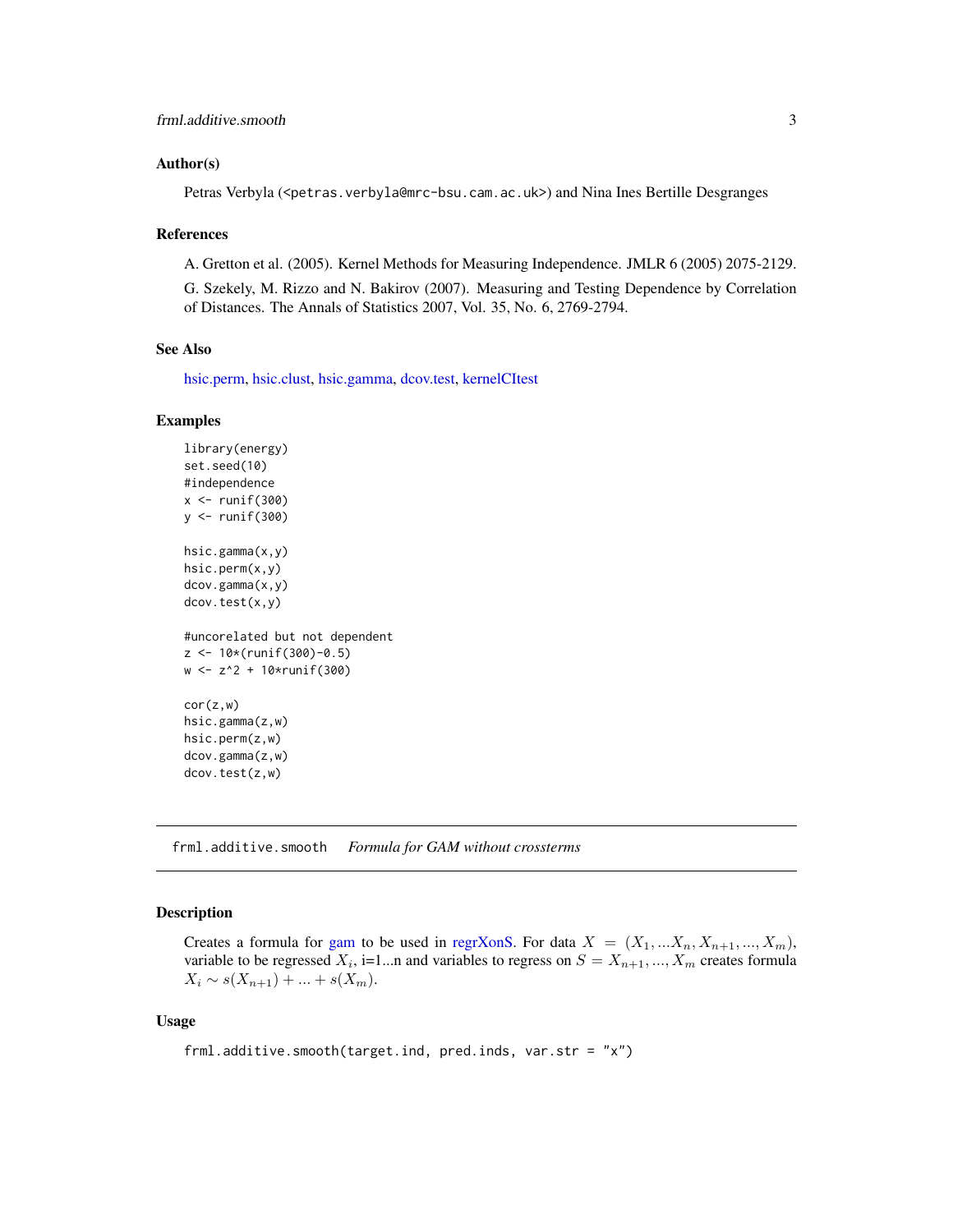#### <span id="page-3-0"></span>Arguments

| target.ind | integer, number for the variable to be regressed                 |
|------------|------------------------------------------------------------------|
| pred.inds  | $integer(s)$ , number(s) for the variable(s) on which we regress |
| var.str    | name of variables used to create formula, default is "x"         |

# Value

formula.additive.smooth() returns a formula  $X_i \sim s(X_{n+1}) + ... + s(X_m)$ 

# Author(s)

Petras Verbyla (<petras.verbyla@mrc-bsu.cam.ac.uk>)

# See Also

[regrXonS](#page-16-1)

<span id="page-3-1"></span>frml.full.smooth *Formula for GAM with crossterms*

# Description

Creates a formula for [gam](#page-0-0) to be used in [regrXonS.](#page-16-1) For data  $X = (X_1, \ldots, X_n, X_{n+1}, \ldots, X_m)$ , variable to be regressed  $X_i$ , i=1...n and variables to regress on  $S = X_{n+1},...,X_m$  creates formula  $X_i \sim s(X_{n+1}, ..., X_m)$ .

#### Usage

frml.full.smooth(target.ind, pred.inds, var.str = "x")

# Arguments

| target.ind | integer, number for the variable to be regressed                 |
|------------|------------------------------------------------------------------|
| pred.inds  | $integer(s)$ , number(s) for the variable(s) on which we regress |
| var.str    | name of variables used to create formula, default is "x"         |

# Value

formula.full.smooth() returns a formula $X_i\sim s(X_{n+1},...,X_m)$ 

#### Author(s)

Petras Verbyla (<petras.verbyla@mrc-bsu.cam.ac.uk>)

#### See Also

[regrXonS](#page-16-1)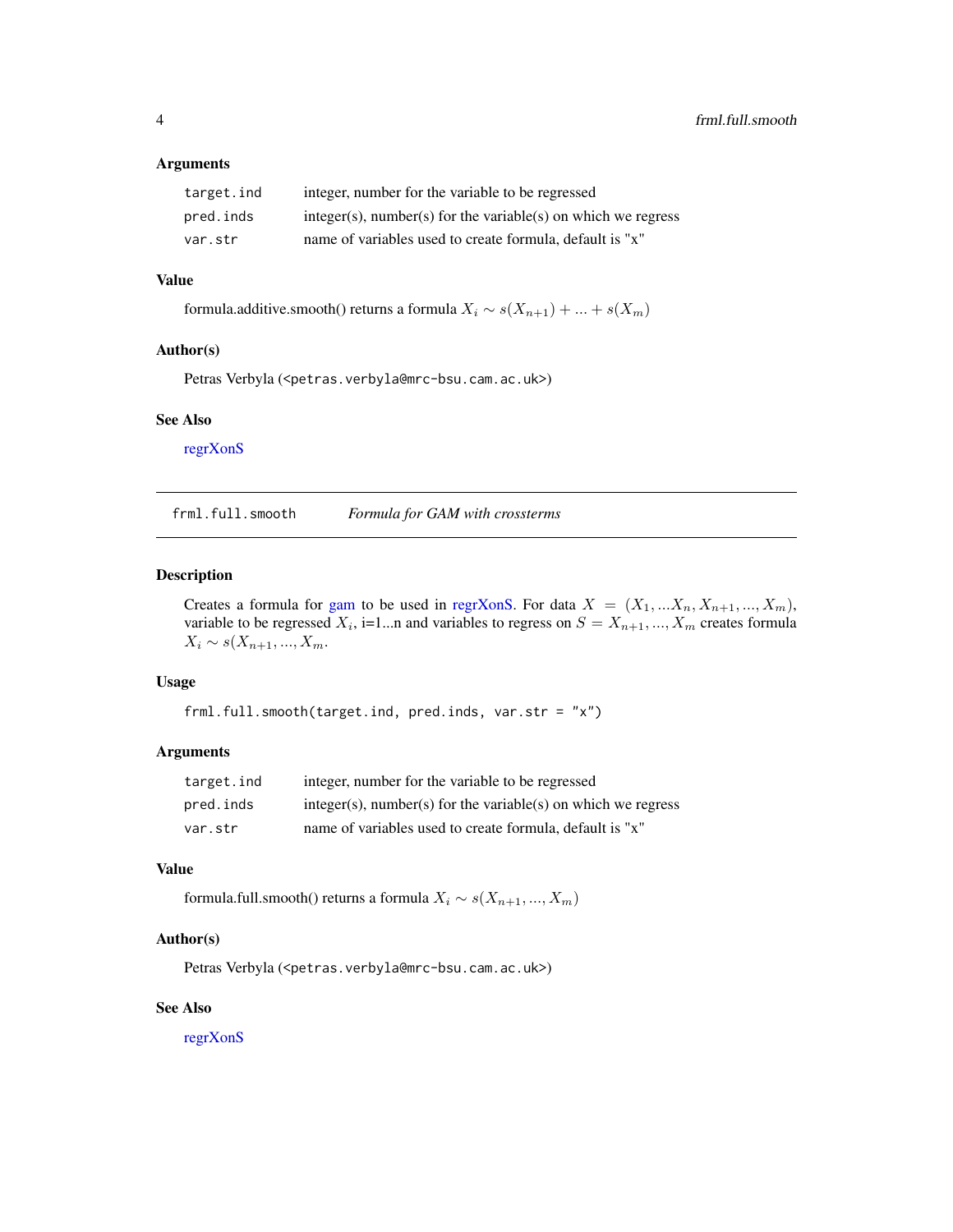<span id="page-4-1"></span><span id="page-4-0"></span>

#### Description

Conditional independence test using HSIC and permutation with clusters.

#### Usage

```
hsic.clust(x, y, z, sig = 1, p = 100, numCluster = 10, numCol = 50,
 eps = 0.1, paral = 1)
```
# Arguments

| $\mathsf{x}$ | first variable                                                                       |
|--------------|--------------------------------------------------------------------------------------|
| y            | second variable                                                                      |
| z            | set of variables on which we condition                                               |
| sig          | the with of the Gaussian kernel                                                      |
| p            | the number of permutations                                                           |
| numCluster   | number of clusters for clustering z                                                  |
| numCol       | maximum number of columns that we use for the incomplete Cholesky decom-<br>position |
| eps          | normalization parameter for HSIC cluster test                                        |
| paral        | number of cores used                                                                 |

# Details

Let x and y be two samples of length n. Gram matrices K and L are defined as:  $K_{i,j} = \exp\frac{(x_i - x_j)^2}{\sigma^2}$ ,  $L_{i,j} = \exp\frac{(y_i - y_j)^2}{\sigma^2}$  and  $M_{i,j} = \exp\frac{(z_i - z_j)^2}{\sigma^2}$ .  $H_{i,j} = \delta_{i,j} - \frac{1}{n}$ . Let  $A = HKH$ ,  $B = HLH$  and  $C = HMH.$   $\widetilde{HSIC}(X, Y|Z) = \frac{1}{n^2}Tr(AB - 2AC(C + \epsilon I)^{-2}CB + AC(C + \epsilon I)^{-2}CBC(C +$  $\epsilon I$ )<sup>-2</sup>C). Permutation test clusters Z and then permutes Y in the clusters of Z p times to get  $Y_{(p)}$ and calculates  $HSIC(X, Y_{(p)} | Z)$ .  $pval = \frac{1(HSIC(X, Y | Z) > HSIC(Z, Y_{(p)} | Z))}{p}$  $\frac{\sum_{i=1}^{n} \sum_{i=1}^{n} (n_i - n)}{p}$ .

#### Value

hsic.clust() returns a list with class htest containing

| method     | description of test                                             |
|------------|-----------------------------------------------------------------|
| statistic  | observed value of the test statistic                            |
| estimate   | HSIC(x,y)                                                       |
| estimates  | a vector: [HSIC(x,y), mean of HSIC(x,y), variance of HSIC(x,y)] |
| replicates | replicates of the test statistic                                |
| p.value    | approximate p-value of the test                                 |
| data.name  | desciption of data                                              |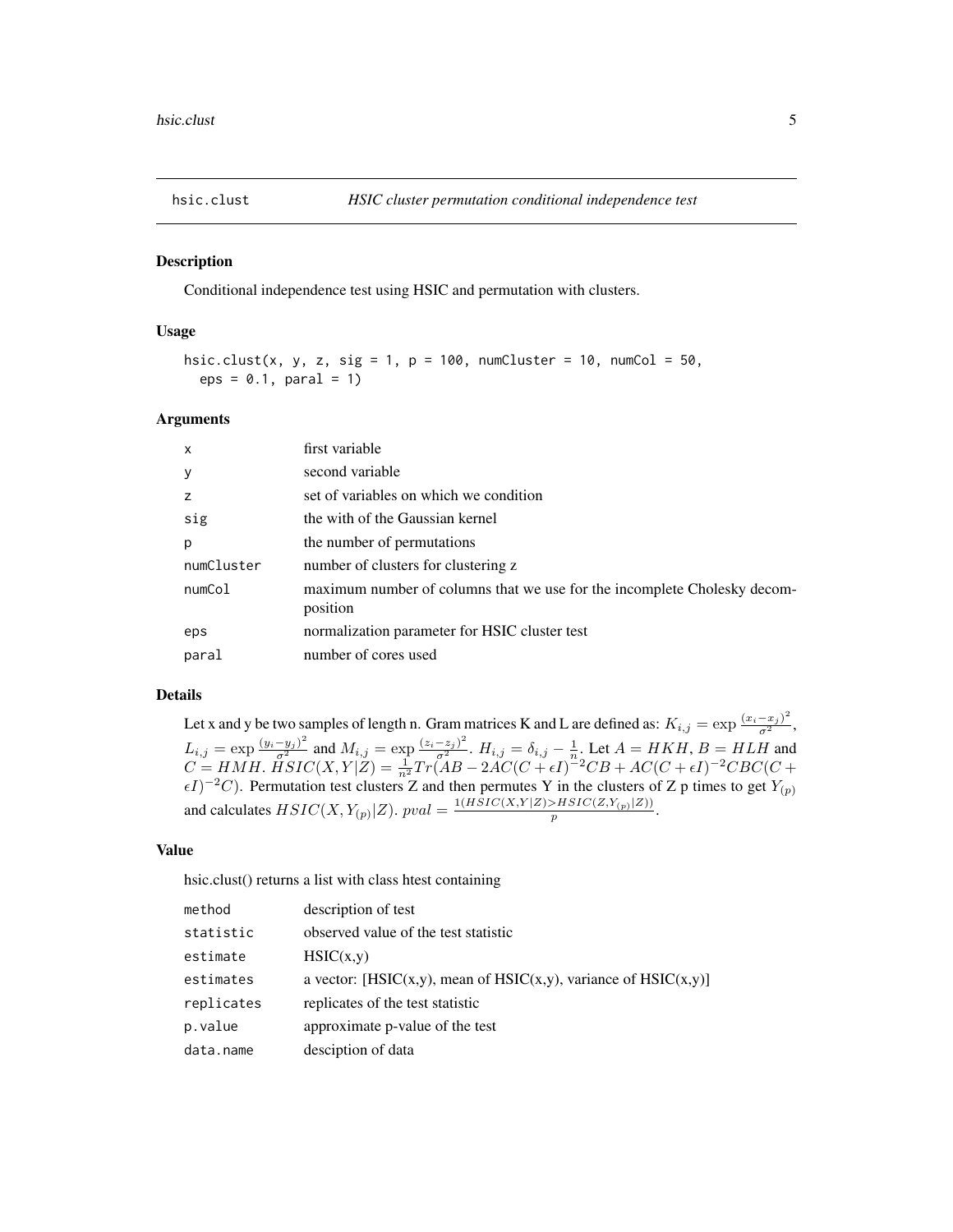#### <span id="page-5-0"></span>Author(s)

Petras Verbyla (<petras.verbyla@mrc-bsu.cam.ac.uk>) and Nina Ines Bertille Desgranges

#### References

Tillman, R. E., Gretton, A. and Spirtes, P. (2009). Nonlinear directed acyclic structure learning with weakly additive noise model. NIPS 22, Vancouver.

K. Fukumizu et al. (2007). Kernel Measures of Conditional Dependence. NIPS 20. [https:](https://papers.nips.cc/paper/3340-kernel-measures-of-conditional-dependence.pdf) [//papers.nips.cc/paper/3340-kernel-measures-of-conditional-dependence.pdf](https://papers.nips.cc/paper/3340-kernel-measures-of-conditional-dependence.pdf)

#### See Also

[hsic.gamma,](#page-5-1) [hsic.perm,](#page-7-1) [kernelCItest](#page-10-1)

#### Examples

```
library(energy)
set.seed(10)
# x and y dependent, but independent conditionally on z
z <- 10*runif(300)
x \leftarrow \sin(z) + \text{runif}(300)y <- cos(z) + runif(300)
plot(x,y)
hsic.gamma(x,y)
hsic.perm(x,y)
dcov.test(x,y)
hsic.clust(x,y,z)
```
<span id="page-5-1"></span>hsic.gamma *Hilber Schmidt Independence Criterion gamma test*

#### Description

Test to check the independence between two variables x and y using HSIC. The hsic.gamma() function, uses Hilbert-Schmidt independence criterion to test for independence between random variables.

# Usage

hsic.gamma(x, y, sig = 1, numCol =  $100$ )

# Arguments

| $\mathsf{x}$ | data of first sample                                                                 |
|--------------|--------------------------------------------------------------------------------------|
| <b>V</b>     | data of second sample                                                                |
| sig          | Gaussian kernel width for HSIC tests. Default is 1                                   |
| numCol       | maximum number of columns that we use for the incomplete Cholesky decom-<br>position |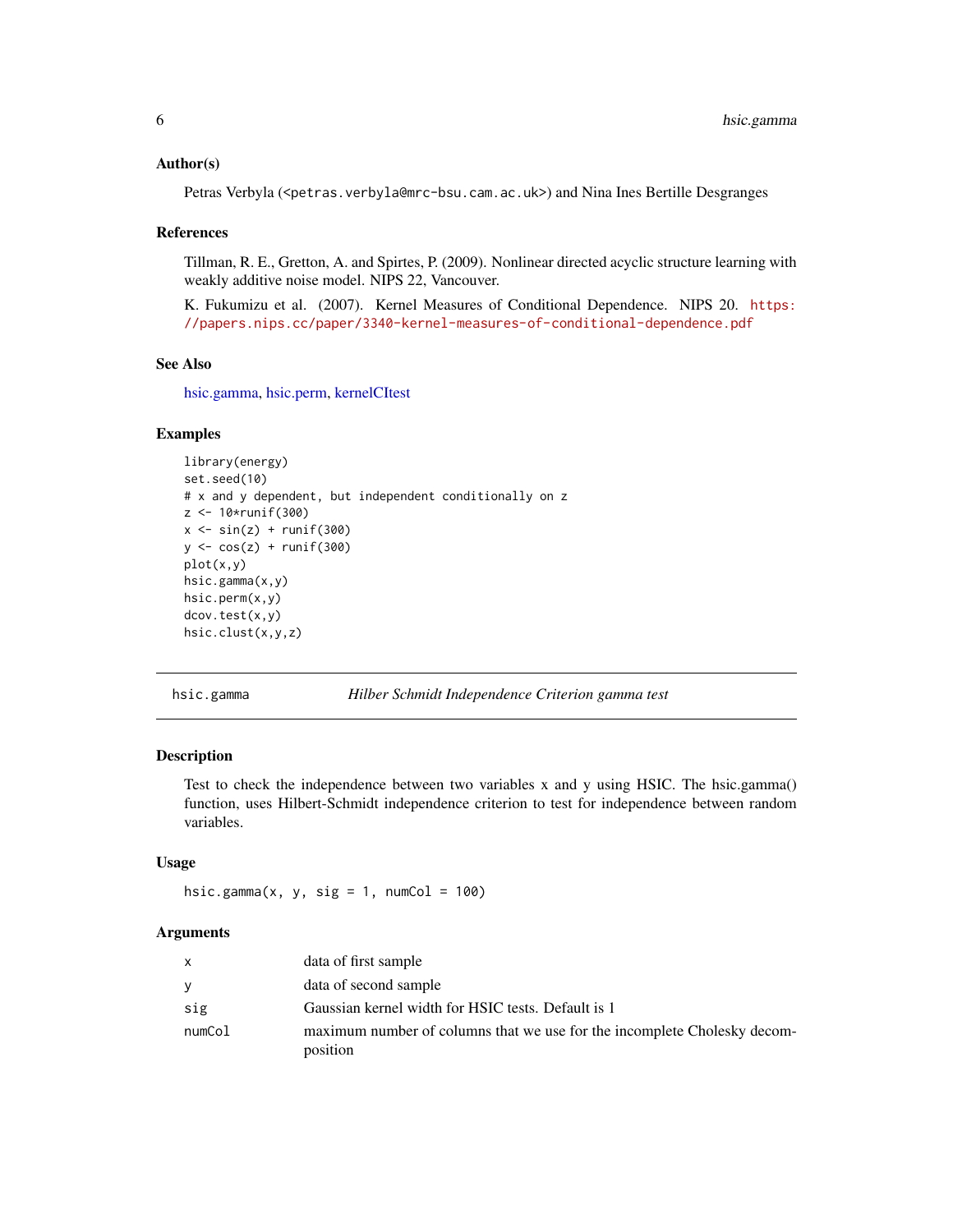# <span id="page-6-0"></span>hsic.gamma 7

#### Details

Let x and y be two samples of length n. Gram matrices K and L are defined as:  $K_{i,j} = \exp \frac{(x_i - x_j)^2}{\sigma^2}$  $\overline{\sigma^2}$ and  $L_{i,j} = \exp\frac{(y_i - y_j)^2}{\sigma^2}$ .  $H_{i,j} = \delta_{i,j} - \frac{1}{n}$ . Let  $A = HKH$  and  $B = HLH$ , then  $HSIC(x, y) = \frac{1}{n^2}Tr(AB)$ . Gamma test compares HSIC(x,y) with the  $\alpha$  quantile of the gamma distribution with mean and variance such as HSIC under independence hypothesis.

#### Value

hsic.gamma() returns a list with class htest containing

| method     | description of test                                             |
|------------|-----------------------------------------------------------------|
| statistic  | observed value of the test statistic                            |
| estimate   | HSIC(x,y)                                                       |
| estimates  | a vector: [HSIC(x,y), mean of HSIC(x,y), variance of HSIC(x,y)] |
| replicates | replicates of the test statistic                                |
| p.value    | approximate p-value of the test                                 |
| data.name  | desciption of data                                              |

## Author(s)

Petras Verbyla (<petras.verbyla@mrc-bsu.cam.ac.uk>) and Nina Ines Bertille Desgranges

#### References

A. Gretton et al. (2005). Kernel Methods for Measuring Independence. JMLR 6 (2005) 2075-2129.

# See Also

[hsic.perm,](#page-7-1) [hsic.clust,](#page-4-1) [kernelCItest](#page-10-1)

# Examples

```
library(energy)
set.seed(10)
#independence
x \leftarrow runif(300)y <- runif(300)
hsic.gamma(x,y)
hsic.perm(x,y)
dcov.gamma(x,y)
dcov.test(x,y)
#uncorelated but not dependent
z <- 10*(runif(300)-0.5)
w <- z^2 + 10*runif(300)
```
cor(z,w) hsic.gamma(z,w)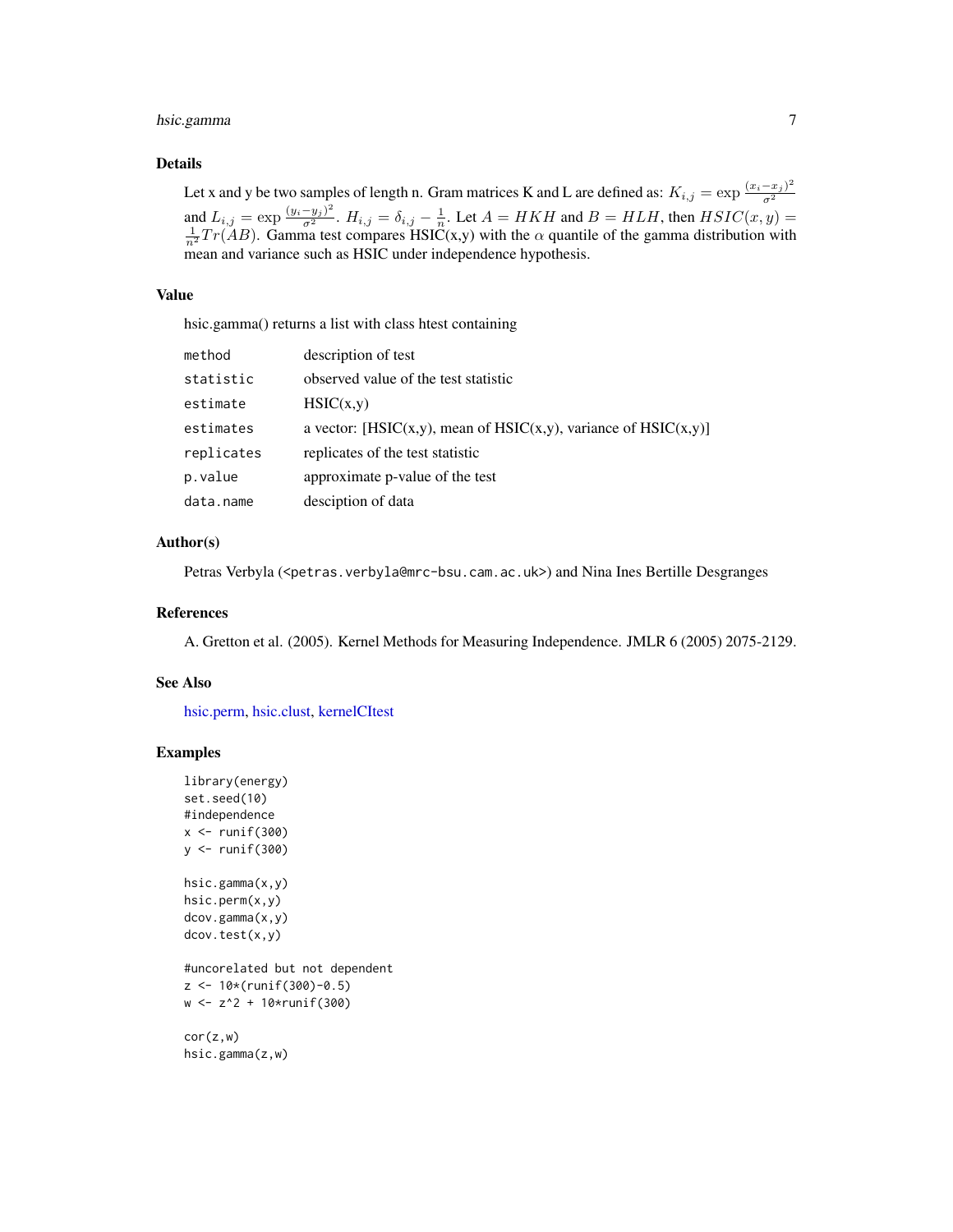```
hsic.perm(z,w)
dcov.gamma(z,w)
dcov.test(z,w)
```
#### <span id="page-7-1"></span>hsic.perm *Hilber Schmidt Independence Criterion permutation test*

#### Description

Test to check the independence between two variables x and y using HSIC. The hsic.perm() function, uses Hilbert-Schmidt independence criterion to test for independence between random variables.

# Usage

hsic.perm(x, y, sig = 1,  $p = 100$ , numCol = 50)

# Arguments

| $\mathsf{x}$ | data of first sample                                                                 |
|--------------|--------------------------------------------------------------------------------------|
| y            | data of second sample                                                                |
| sig          | Gaussian kernel width for HSIC tests. Default is 1                                   |
| p            | Number of permutations. Default is 100                                               |
| numCol       | maximum number of columns that we use for the incomplete Cholesky decom-<br>position |

# Details

Let x and y be two samples of length n. Gram matrices K and L are defined as:  $K_{i,j} = \exp \frac{(x_i - x_j)^2}{\sigma^2}$  $\overline{\sigma^2}$ and  $L_{i,j} = \exp\frac{(y_i - y_j)^2}{\sigma^2}$ .  $H_{i,j} = \delta_{i,j} - \frac{1}{n}$ . Let  $A = HKH$  and  $B = HLH$ , then  $HSIC(x, y) = \frac{1}{n^2}Tr(AB)$ . Permutation test permutes y p times to get  $y_{(p)}$  and calculates HSIC(x,y\_(p)).  $pval =$  $\frac{1(HSIC(x,y) > HSIC(x,y_{(p)}))}{n}$ . p

#### Value

hsic.perm() returns a list with class htest containing

| method     | description of test                                             |
|------------|-----------------------------------------------------------------|
| statistic  | observed value of the test statistic                            |
| estimate   | HSIC(x,y)                                                       |
| estimates  | a vector: [HSIC(x,y), mean of HSIC(x,y), variance of HSIC(x,y)] |
| replicates | replicates of the test statistic                                |
| p.value    | approximate p-value of the test                                 |
| data.name  | desciption of data                                              |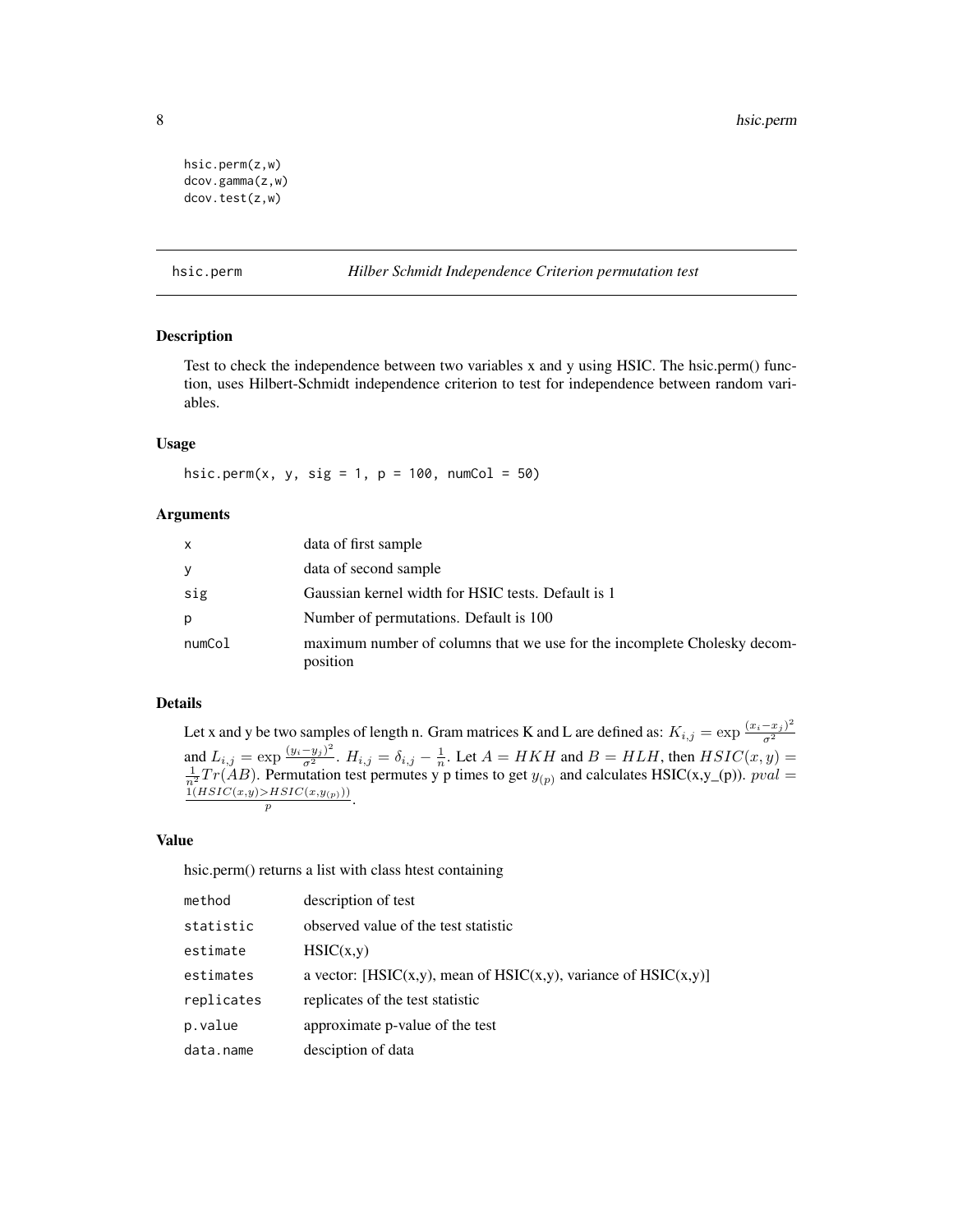#### <span id="page-8-0"></span>hsic.test 9

#### Author(s)

Petras Verbyla (<petras.verbyla@mrc-bsu.cam.ac.uk>) and Nina Ines Bertille Desgranges

#### References

A. Gretton et al. (2005). Kernel Methods for Measuring Independence. JMLR 6 (2005) 2075-2129.

#### See Also

[hsic.gamma,](#page-5-1) [hsic.clust,](#page-4-1) [kernelCItest](#page-10-1)

#### Examples

```
library(energy)
set.seed(10)
#independence
x \leftarrow runif(300)y <- runif(300)
hsic.gamma(x,y)
hsic.perm(x,y)
dcov.gamma(x,y)
dcov.test(x,y)
#uncorelated but not dependent
z <- 10*(runif(300)-0.5)
w <- z^2 + 10*runif(300)
cor(z,w)
hsic.gamma(z,w)
hsic.perm(z,w)
dcov.gamma(z,w)
dcov.test(z,w)
```
hsic.test *Hilber Schmidt Independence Criterion test*

#### Description

Test to check the independence between two variables x and y using HSIC. The hsic.test() function, uses Hilbert-Schmidt independence criterion to test for independence between two random variables.

# Usage

```
hsic.test(x, y, p = 0, hsic.method = c("gamma", "perm"), sig = 1,
  numCol = floor(length(x)/10))
```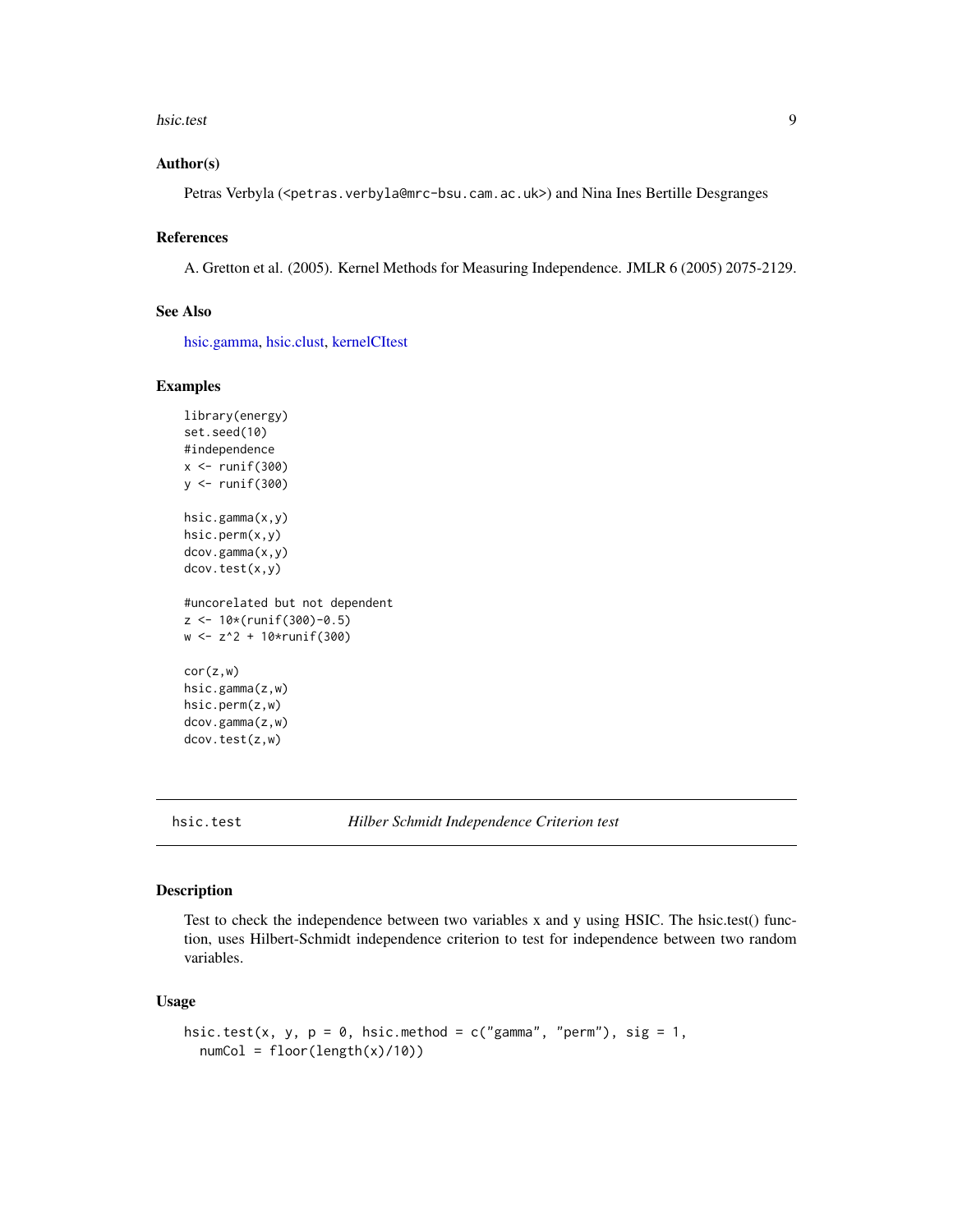#### <span id="page-9-0"></span>Arguments

| x           | data of first sample                                                                                             |
|-------------|------------------------------------------------------------------------------------------------------------------|
| y           | data of second sample                                                                                            |
| D.          | number of replicates, if 0                                                                                       |
| hsic.method | method for HSIC test, either gamma test hsic.gamma or permutation test hsic.perm                                 |
| sig         | Gaussian kernel width for HSIC. Default is 1                                                                     |
| numCol      | number of columns in the Incomplete Cholesky Decomposition of Gram matri-<br>ces. Default is floor(length(x)/10) |

#### Details

Let x and y be two samples of length n. Gram matrices K and L are defined as:  $K_{i,j} = \exp \frac{(x_i - x_j)^2}{\sigma^2}$  $\sigma^2$ and  $L_{i,j} = \exp\frac{(y_i - y_j)^2}{\sigma^2}$ .  $H_{i,j} = \delta_{i,j} - \frac{1}{n}$ . Let  $A = HKH$  and  $B = HLH$ , then  $HSIC(x, y) = \frac{1}{n^2}Tr(AB)$ .

# Value

hsic.gamma() returns a list with class htest containing

| method     | description of test                                             |
|------------|-----------------------------------------------------------------|
| statistic  | observed value of the test statistic                            |
| estimate   | HSIC(x,y)                                                       |
| estimates  | a vector: [HSIC(x,y), mean of HSIC(x,y), variance of HSIC(x,y)] |
| replicates | replicates of the test statistic                                |
| p.value    | approximate p-value of the test                                 |
| data.name  | desciption of data                                              |

#### Author(s)

Petras Verbyla (<petras.verbyla@mrc-bsu.cam.ac.uk>) and Nina Ines Bertille Desgranges

# References

A. Gretton et al. (2005). Kernel Methods for Measuring Independence. JMLR 6 (2005) 2075-2129.

# See Also

[hsic.perm,](#page-7-1) [hsic.clust,](#page-4-1) [kernelCItest](#page-10-1)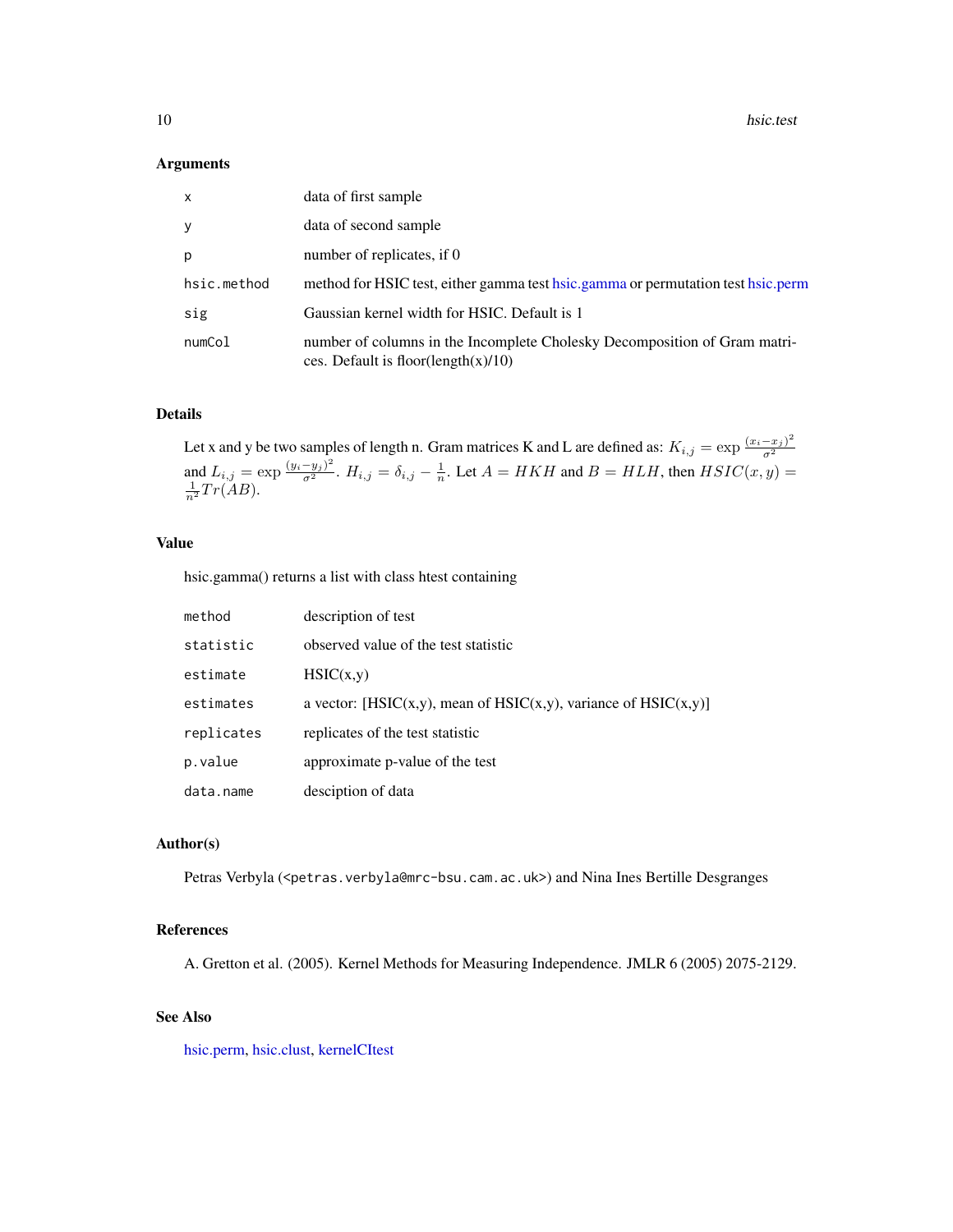#### <span id="page-10-0"></span>kernelCItest 11

# Examples

```
library(energy)
set.seed(10)
#independence
x \le runif(300)
y \leftarrow runif(300)hsic.gamma(x,y)
hsic.perm(x,y)
dcov.gamma(x,y)
dcov.test(x,y)
#uncorelated but not dependent
z <- 10*(runif(300)-0.5)
w <- z^2 + 10*runif(300)
cor(z,w)
hsic.gamma(z,w)
hsic.perm(z,w)
dcov.gamma(z,w)
dcov.test(z,w)
```
<span id="page-10-1"></span>

kernelCItest *Kernel Conditional Independence test*

#### Description

Test to check the (conditional) dependence between two variables x and y given a set of variables S, using independence criteria. The kernelCItest() function, uses Distance Covariance or Hilbert-Schmidt Independence Criterion to test for the (conditional) independence between random variables, with an interface that can easily by used in [skeleton](#page-0-0), [pc](#page-0-0) or [kpc](#page-12-1).

# Usage

```
kernelCItest(x, y, S = NULL, suffix, verbose = FALSE, data,ic.method = NULL, p = NULL, index = NULL, sig = NULL, numCol = NULL,
  numCluster = NULL, eps = NULL, paral = NULL)
```
#### Arguments

| x, y, S  | It is tested, whether x and y are conditionally independent given the subset S of<br>the remaining nodes. x, y, S all are integers, corresponding to variable or node<br>numbers. |
|----------|-----------------------------------------------------------------------------------------------------------------------------------------------------------------------------------|
| suffStat | a list of parameters consisting of data, ic.method, p, index, sig, numCol, num-<br>Cluster, eps, paral                                                                            |
| verbose  | a logical parameter, if TRUE, detailed output is provided.                                                                                                                        |
| data     | numeric matrix witch collumns representing variables and rows representing<br>samples                                                                                             |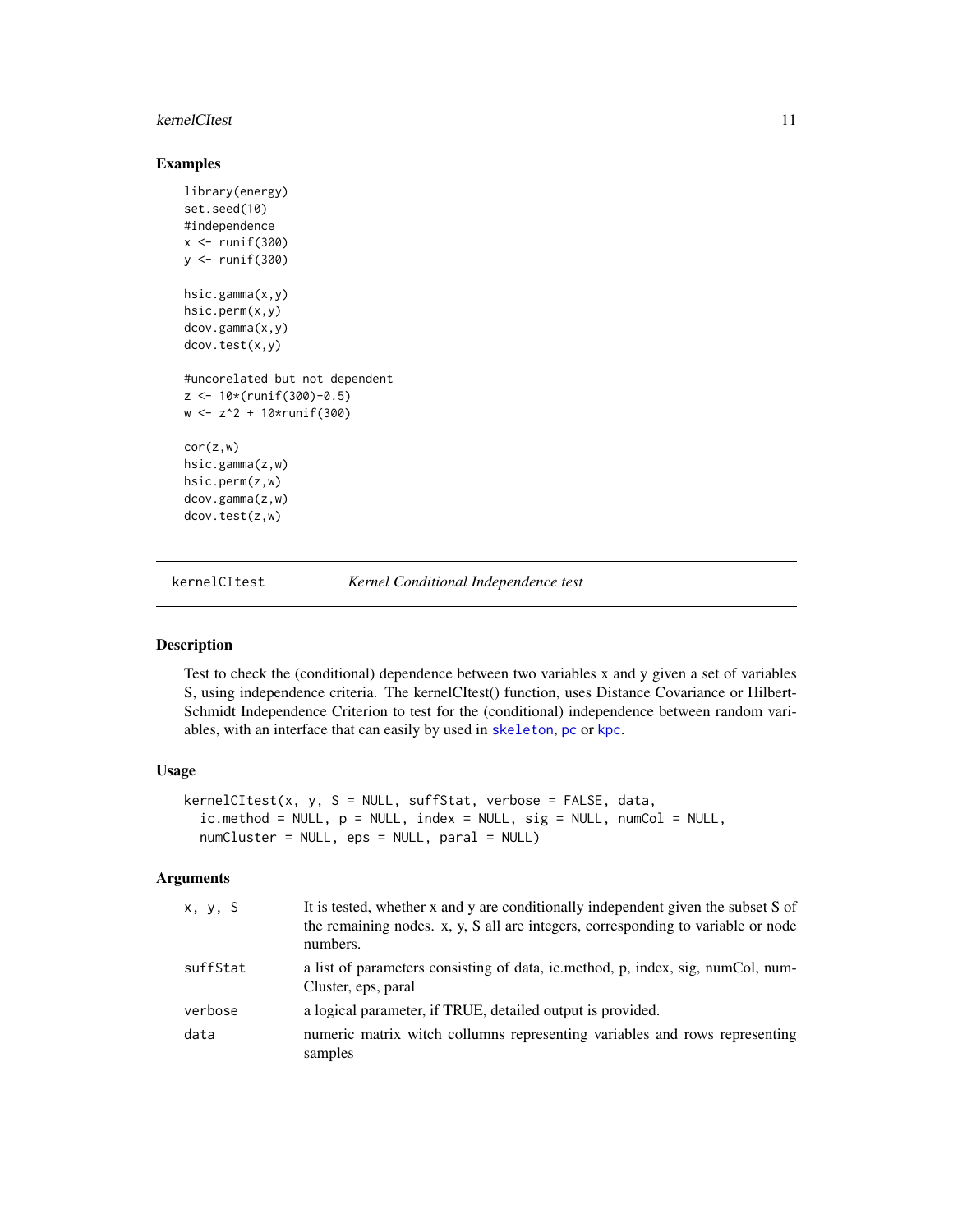| ic.method  | Method for the (conditional) independence test: Distance Covariance (permuta-<br>tion or gamma test), HSIC (permutation or gamma test) or HSIC cluster |
|------------|--------------------------------------------------------------------------------------------------------------------------------------------------------|
| p          | Number of permutations for Distance Covariance, HSIC permutation and HSIC<br>cluster tests. Default is Distance Covariance                             |
| index      | Number in $(0,2]$ the power of the distance in the Distance Covariance                                                                                 |
| sig        | Gaussian kernel width for HSIC tests. Default is 1                                                                                                     |
| numCol     | Number of columns used in the incomplete Cholesky decomposition. Default is<br>50                                                                      |
| numCluster | Number of clusters for kPC clust algorithm                                                                                                             |
| eps        | Normalization parameter for kPC clust. Default is 0.1                                                                                                  |
| paral      | Number of cores to use for parallel calculations.                                                                                                      |

### Value

kernelCItest() returns the p-value of the test.

# Author(s)

Petras Verbyla (<petras.verbyla@mrc-bsu.cam.ac.uk>) and Nina Ines Bertille Desgranges

#### References

G. Szekely, M. Rizzo and N. Bakirov (2007). Measuring and Testing Dependence by Correlation of Distances. The Annals of Statistics 2007, Vol. 35, No. 6, 2769-2794.

A. Gretton et al. (2005). Kernel Methods for Measuring Independence. JMLR 6 (2005) 2075-2129.

R. Tillman, A. Gretton and P. Spirtes (2009). Nonlinear directed acyclic structure learning with weakly additive noise model. NIPS 22, Vancouver.

# Examples

```
set.seed(10)
library(pcalg)
z <- 10*runif(300)
w <- 10*runif(300)
x \leftarrow \sin(z) + \text{runif}(300)y \leftarrow \cos(z) + \text{runif}(300)data \leq cbind(x, y, z, w)#conditionally independent
test1a <- kernelCItest(x=1,y=2,S=c(3),suffStat = list(data=data,ic.method="dcc.gamma"))
test2a <- kernelCItest(x=1,y=2,S=c(3),suffStat = list(data=data,ic.method="dcc.perm"))
test3a <- kernelCItest(x=1,y=2,S=c(3),suffStat = list(data=data,ic.method="hsic.gamma"))
test4a <- kernelCItest(x=1,y=2,S=c(3),suffStat = list(data=data,ic.method="hsic.perm"))
test5a <- kernelCItest(x=1,y=2,S=c(3),suffStat = list(data=data,ic.method="hsic.clust"))
test6a <- gaussCItest( x=1,y=2,S=c(3),suffStat = list(C=cor(data),n=4))
```
test1a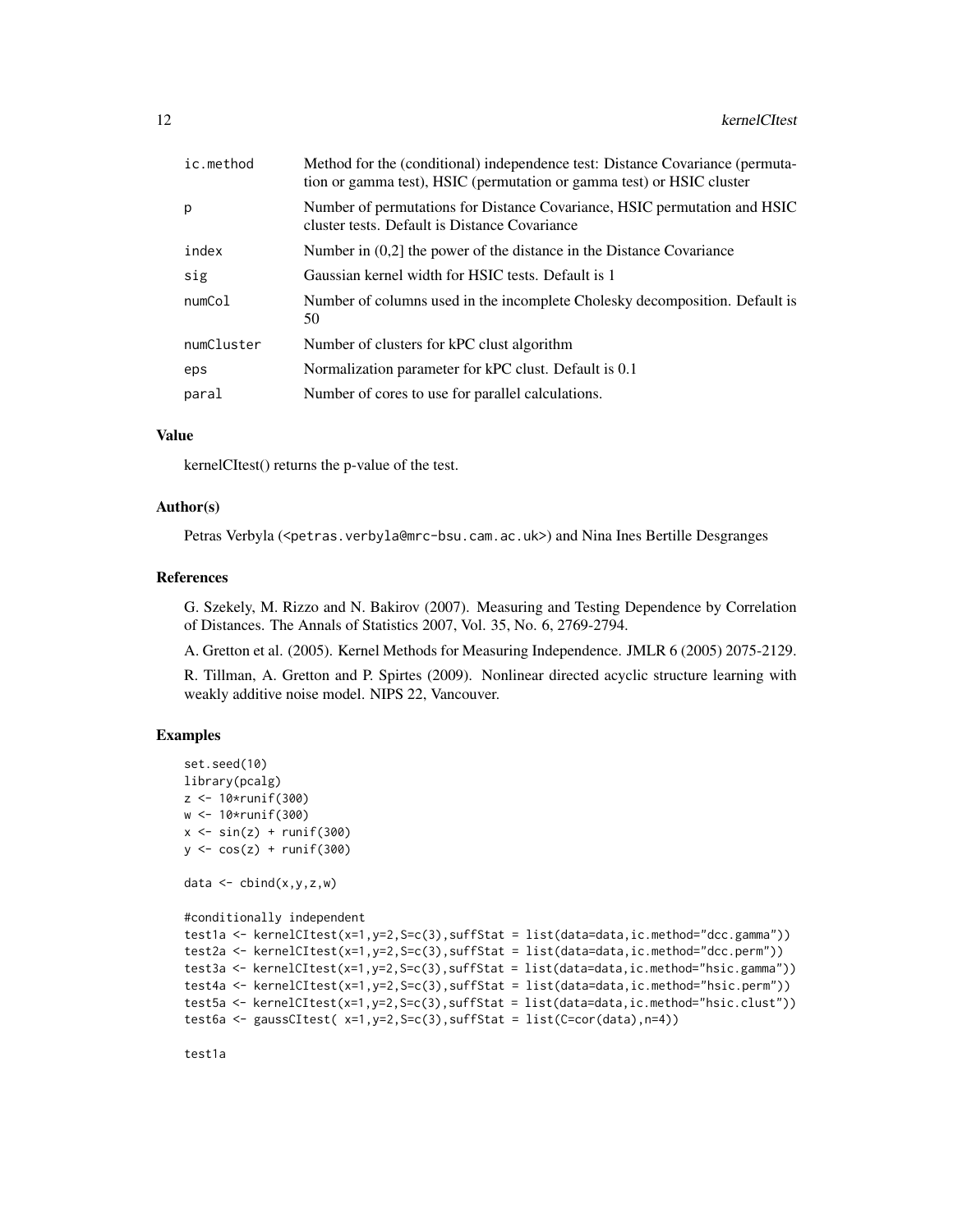<span id="page-12-0"></span> $kpc$  13

```
test2a
test3a
test4a
test5a
test6a
#dependent
test1b <- kernelCItest(x=1,y=2,S=c(4),suffStat = list(data=data,ic.method="dcc.gamma"))
test2b <- kernelCItest(x=1,y=2,S=c(4),suffStat = list(data=data,ic.method="dcc.perm"))
test3b <- kernelCItest(x=1,y=2,S=c(4),suffStat = list(data=data,ic.method="hsic.gamma"))
test4b <- kernelCItest(x=1,y=2,S=c(4),suffStat = list(data=data,ic.method="hsic.perm"))
test5b <- kernelCItest(x=1,y=2,S=c(4),suffStat = list(data=data,ic.method="hsic.clust"))
test6b <- gaussCItest(x=1, y=2, S=c(4), suffStat = list(C=cor(data), n=4))
test1b
test2b
test3b
test4b
test5b
test6b
```
<span id="page-12-1"></span>kpc *Estimate the WAN-PDAG using the kPC Algorithm*

#### Description

Estimates the weakly additive noise partially directed acyclic graph (WAN-PDAG) from observational data, using the kPC algorithm. This is a version of [pc](#page-0-0) from pcalg package, that uses HSIC [\(hsic.gamma,](#page-5-1) [hsic.perm](#page-7-1) or [hsic.clust\)](#page-4-1) or distance covariance ([dcov.test](#page-0-0) or [dcov.gamma\)](#page-1-1) independence tests and [udag2wanpdag](#page-17-1) instead of [udag2pdag](#page-0-0) in the last step.

#### Usage

```
kpc(suffStat, indepTest, alpha, labels, p, fixedGaps = NULL,
  fixedEdges = NULL, NAdelete = TRUE, m.max = Inf, u2pd = c("relaxed","rand", "retry"), skel.method = c("stable", "original", "stable.fast"),
  conservative = FALSE, maj.rule = FALSE, solve.confl = FALSE,
  verbose = FALSE)
```
#### Arguments

| suffStat  | a list of sufficient statistics, containing all necessary elements for the conditional<br>independence decisions in the function indepTest                                                                                                                                                                                                                                                                                                                                                                |
|-----------|-----------------------------------------------------------------------------------------------------------------------------------------------------------------------------------------------------------------------------------------------------------------------------------------------------------------------------------------------------------------------------------------------------------------------------------------------------------------------------------------------------------|
| indepTest | A function for testing conditional independence. It is internally called as in-<br>$depTest(x,y,S,suffStat)$ , and tests conditional independence of x and y given S.<br>Here, x and y are variables, and S is a (possibly empty) vector of variables (all<br>variables are denoted by their column numbers in the adjacency matrix). suffS-<br>tat is a list, see the argument above. The return value of indepTest is the p-value<br>of the test for conditional independence. Default is kernelCItest. |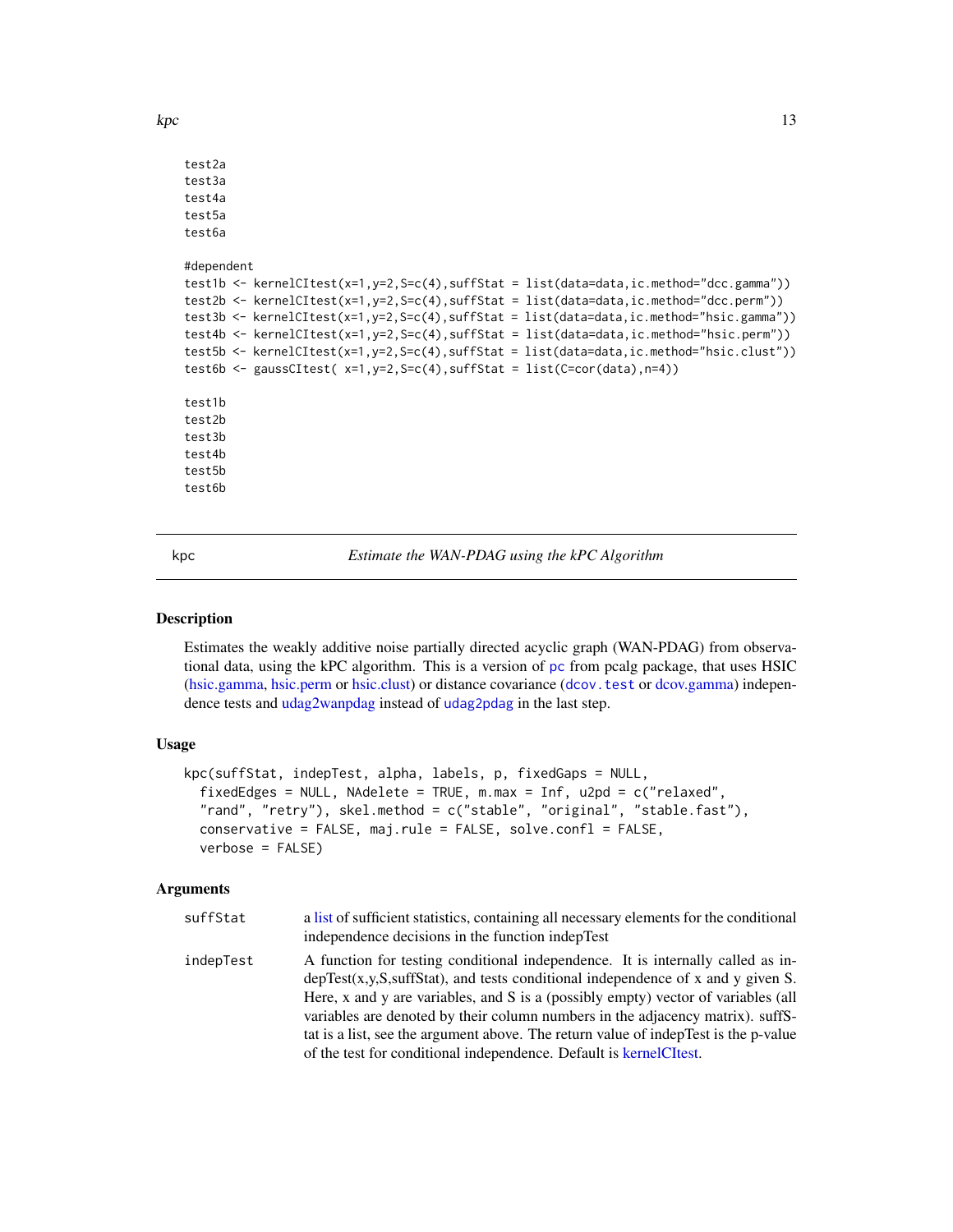<span id="page-13-0"></span>

| alpha            | significance level (number in $(0,1)$ for the individual conditional independence<br>tests.                                                                                                                                                                                                                                                                                                       |
|------------------|---------------------------------------------------------------------------------------------------------------------------------------------------------------------------------------------------------------------------------------------------------------------------------------------------------------------------------------------------------------------------------------------------|
| labels           | (optional) character vector of variable (or "node") names. Typically preferred to<br>specifying p.                                                                                                                                                                                                                                                                                                |
| p                | (optional) number of variables (or nodes). May be specified if labels are not, in<br>which case labels is set to 1:p.                                                                                                                                                                                                                                                                             |
| fixedGaps        | A logical matrix of dimension $p^*p$ . If entry [i,j] or [j,i] (or both) are TRUE,<br>the edge i-j is removed before starting the algorithm. Therefore, this edge is<br>guaranteed to be absent in the resulting graph.                                                                                                                                                                           |
| fixedEdges       | A logical matrix of dimension $p*p$ . If entry [i,j] or [j,i] (or both) are TRUE, the<br>edge i-j is never considered for removal. Therefore, this edge is guaranteed to<br>be present in the resulting graph.                                                                                                                                                                                    |
| NAdelete         | If indepTest returns NA and this option is TRUE, the corresponding edge is<br>deleted. If this option is FALSE, the edge is not deleted.                                                                                                                                                                                                                                                          |
| m.max            | Maximal size of the conditioning sets that are considered in the conditional in-<br>dependence tests.                                                                                                                                                                                                                                                                                             |
| u <sub>2pd</sub> | String specifying the method for dealing with conflicting information when try-<br>ing to orient edges (see details below).                                                                                                                                                                                                                                                                       |
| skel.method      | Character string specifying method; the default, "stable" provides an order-<br>independent skeleton, see skeleton.                                                                                                                                                                                                                                                                               |
| conservative     | Logical indicating if the conservative PC is used. In this case, only option u2pd<br>= "relaxed" is supported. Note that therefore the resulting object might not be<br>extendable to a DAG. See details for more information.                                                                                                                                                                    |
| maj.rule         | Logical indicating that the triples shall be checked for ambiguity using a major-<br>ity rule idea, which is less strict than the conservative PC algorithm. For more<br>information, see details.                                                                                                                                                                                                |
| solve.confl      | If TRUE, the orientation of the v-structures and the orientation rules work with<br>lists for candidate sets and allow bi-directed edges to resolve conflicting edge<br>orientations. In this case, only option $u2pd =$ relaxed is supported. Note, that<br>therefore the resulting object might not be a CPDAG because bi-directed edges<br>might be present. See details for more information. |
| verbose          | If TRUE, detailed output is provided.                                                                                                                                                                                                                                                                                                                                                             |

# Details

For more information: [pc](#page-0-0).

# Value

An object of class "pcAlgo" (see [pcAlgo](#page-0-0)) containing an estimate of the equivalence class of the underlying DAG.

# Author(s)

Petras Verbyla (<petras.verbyla@mrc-bsu.cam.ac.uk>)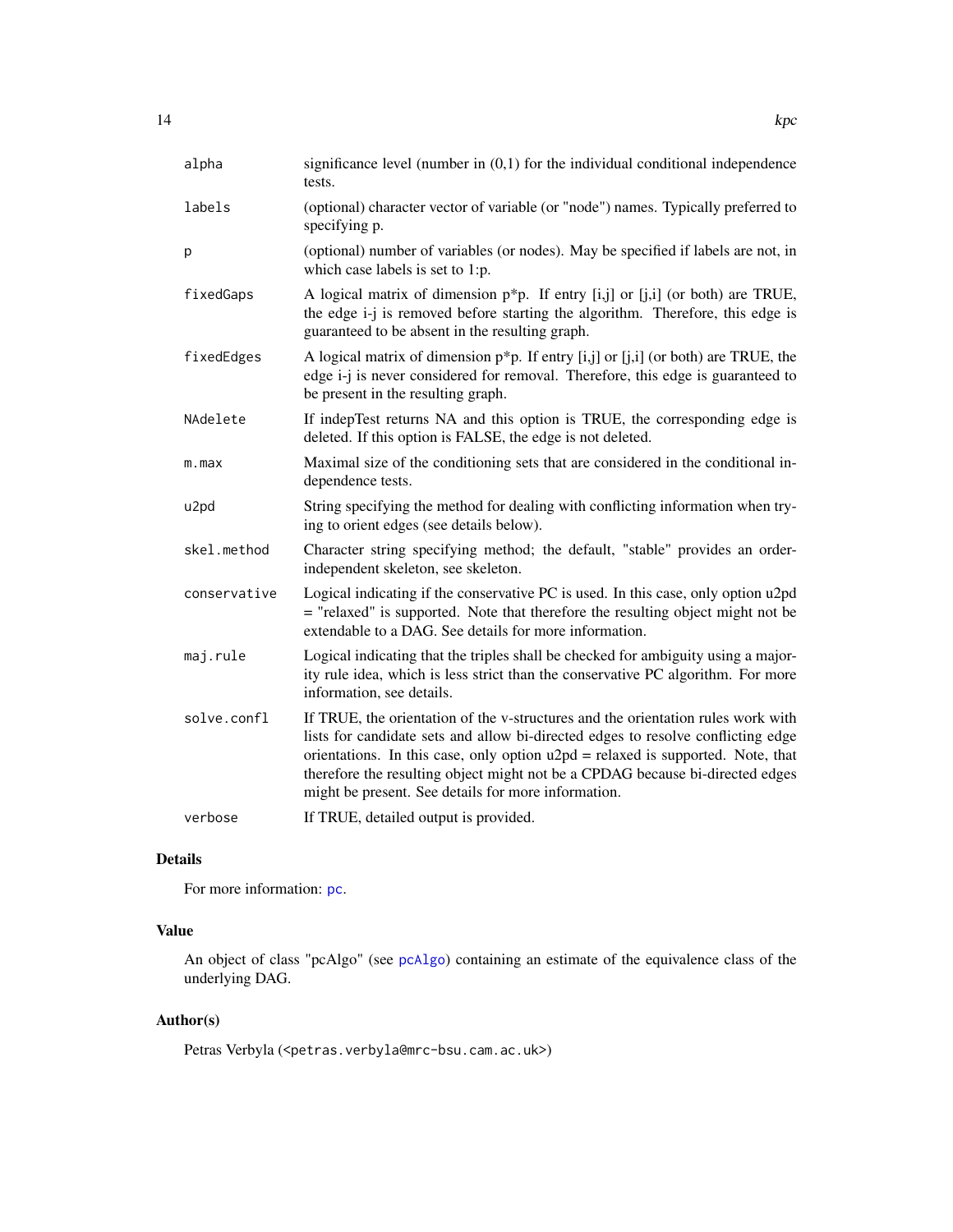#### References

Tillman, R. E., Gretton, A. and Spirtes, P. (2009). Nonlinear directed acyclic structure learning with weakly additive noise model. NIPS 22, Vancouver.

#### Examples

```
## Not run:
library(pcalg)
set.seed(4)
n < -300data <- NULL
x1 \leq 2*(runif(n)-0.5)x2 \le -x1 + runif(n)-0.5x3 \leq x1^2 + 0.6*runif(n)x4 \le- rnorm(n)x5 \leq x3 + x4^2 + 2*runif(n)x6 <- 10*(runif(n)-0.5)
x7 < -x6^2 + 5*runif(n)x8 \leq 2*x7^2 + 1.5*rnorm(n)x9 \le x7 + 4*runif(n)data <- cbind(x1,x2,x3,x4,x5,x6,x7,x8,x9)
true \leq matrix(0,9,9)
true[c(1),c(2,3)]<-true[c(3,4),5]<-true[c(6),c(7)]<-true[c(7),c(8)]<-true[7,9]<-1
pc \leq pc(suffStat = list(C = cor(data), n = 9),
         indepTest = gaussCItest,
         alpha = 0.9,
         labels = colnames(data),
         u2pd = "relaxed",
         skel.method = "stable",
         verbose = TRUE)
kpc1 <- kpc(suffStat = list(data=data, ic.method="dcc.perm"),
            indepTest = kernelCItest,
            alpha = 0.1,
            labels = colnames(data),
            u2pd = "relaxed",
            skel.method = "stable",
            verbose = TRUE)
kpc2 <- kpc(suffStat = list(data=data, ic.method="hsic.gamma"),
            indepTest = kernelCItest,
            alpha = 0.1,
            labels = colnames(data),
            u2pd = "relaxed",
            skel.method = "stable",
            verbose = TRUE)
kpc3 <- kpc(suffStat = list(data=data, ic.method="hsic.perm"),
            indepTest = kernelCItest,
            alpha = 0.1,
            labels = colnames(data),
            u2pd = "relaxed",
            skel.method = "stable",
            verbose = TRUE)
```
 $kpc$  15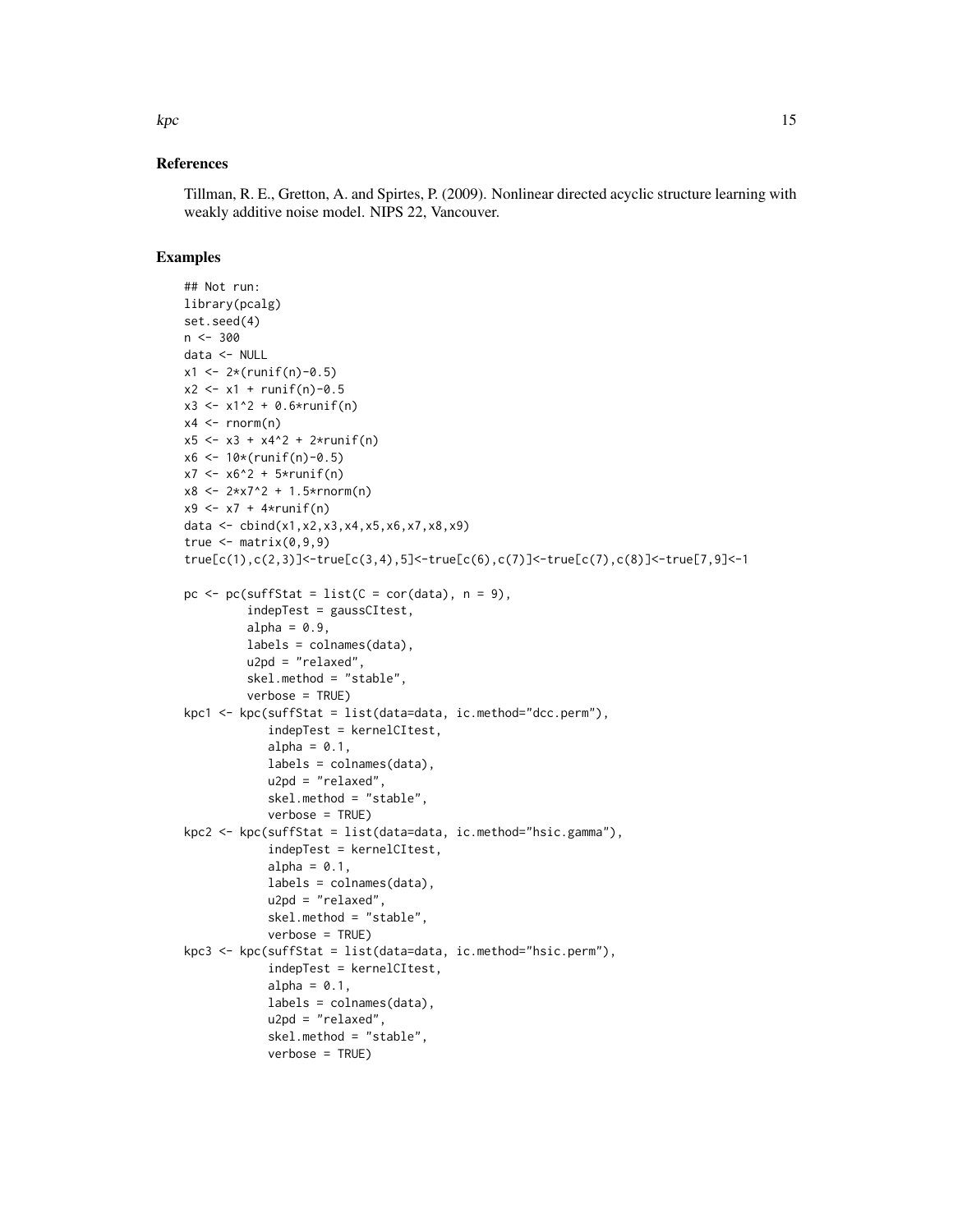```
kpc4 <- kpc(suffStat = list(data=data, ic.method="hsic.clust"),
            indepTest = kernelCItest,
            alpha = 0.1,
            labels = colnames(data),
            u2pd = "relaxed",
            skel.method = "stable",
            verbose = TRUE)
if (require(Rgraphviz)) {
par(mfrow=c(2,3))
plot(pc,main="pc")
plot(kpc1,main="dpc.perm")
plot(kpc2,main="kpc.gamma")
plot(kpc3,main="kpc.perm")
plot(kpc4,main="kpc.clust")
plot(as(true,"graphNEL"),main="True DAG")
}
## End(Not run)
```
regrVonPS *Check if variable can be regressed to independence on its parents*

#### Description

Uses the generalised additive model [gam](#page-0-0) to non-linearly and non-parametrically regress variable V on its parents and set of variables S.

#### Usage

```
regrVonPS(G, V, S, suffStat, indepTest = kernelCItest, alpha = 0.2)
```
# Arguments

| G         | adjacency matrix, for the graph                                               |
|-----------|-------------------------------------------------------------------------------|
| <b>V</b>  | integer, node which we regress                                                |
| -S        | $integer(s)$ , set we regress on                                              |
| suffStat  | sufficient statistics to perform the independence test kernel CI test         |
| indepTest | independence test to check for dependence between residuals of V and S        |
| alpha     | numeric cutoff for significance level of individual partial correlation tests |

#### Value

regrVonPS() returns the number of p-values smaller than the cutoff, i.e 0 means residuals of V are independent of all variables in S

# Author(s)

Petras Verbyla (<petras.verbyla@mrc-bsu.cam.ac.uk>)

<span id="page-15-0"></span>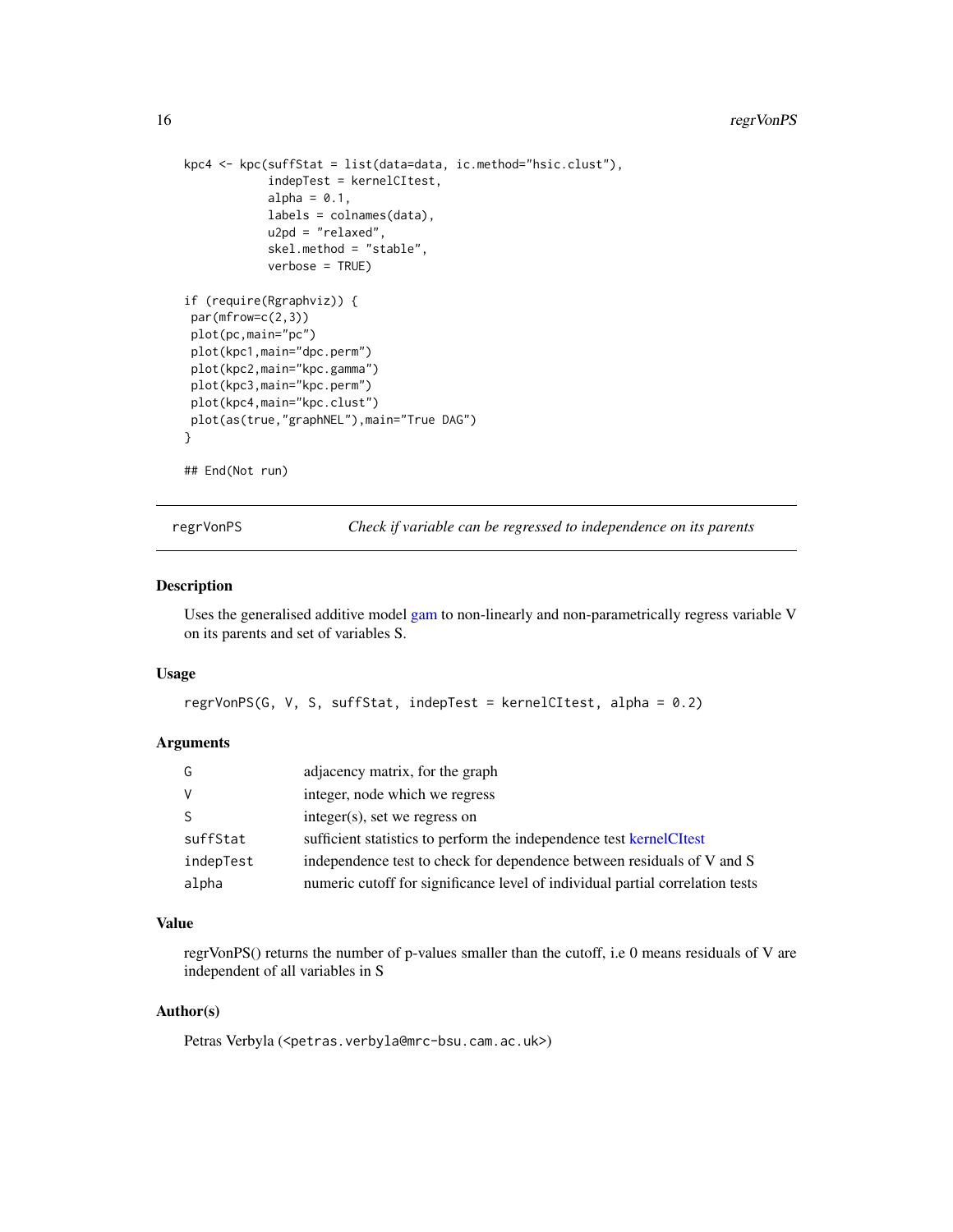# <span id="page-16-1"></span><span id="page-16-0"></span>Description

Uses the generalised additive model [gam](#page-0-0) to non-linearly and non-parametrically regress set of variables X on a set of variables S and returns residuals of X.

# Usage

regrXonS(X, S)

# Arguments

| X  | numeric matrix, set of variables to be regressed. Each column represents sepa-<br>rate variable  |
|----|--------------------------------------------------------------------------------------------------|
| -S | numeric matrix, set of variables we will regress on. Each column represents<br>separate variable |

# Details

If the number of variables in S is  $\leq 5$  we use [frml.full.smooth](#page-3-1) as formula for [gam](#page-0-0) to regress X on S, otherwise we use [frml.additive.smooth.](#page-2-1)

#### Value

regrXonS() returns the residuals of X regressed on S.

## Author(s)

Petras Verbyla (<petras.verbyla@mrc-bsu.cam.ac.uk>)

# See Also

[kernelCItest](#page-10-1)

# Examples

```
set.seed(10)
library(energy)
z <- 10*runif(300)
w <- 10*runif(300)
x \le -\sin(z) + \text{runif}(300)y \leftarrow \cos(z) + \text{runif}(300)data \leq cbind(x,y,z,w)hsic.gamma(x,y)
```

```
hsic.perm(x,y)
dcov.test(x,y)
```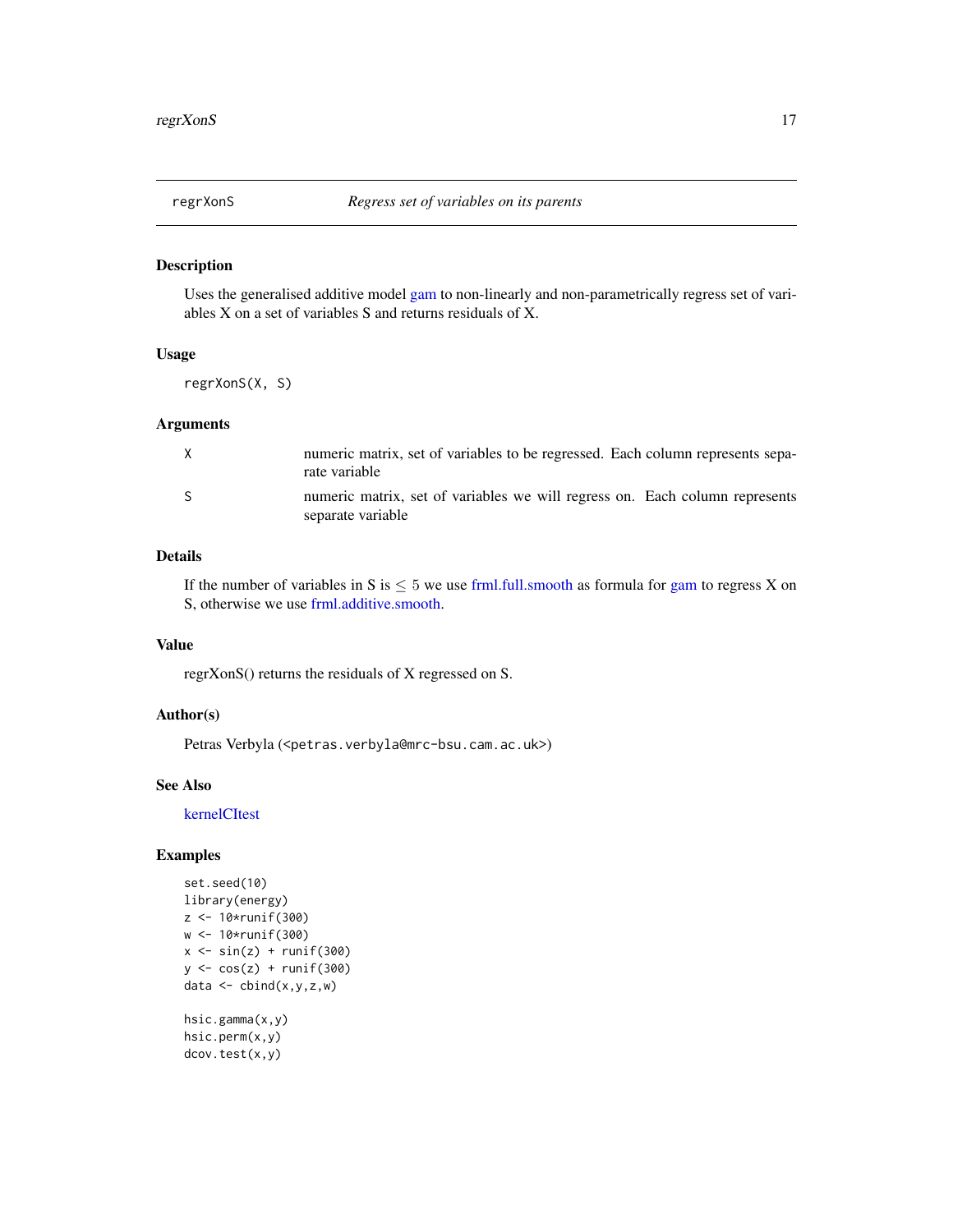```
resid <- regrXonS(cbind(x,y),cbind(z,w))
hsic.gamma(resid[,1],resid[,2])
hsic.perm(resid[,1],resid[,2])
dcov.test(resid[,1],resid[,2])
```
<span id="page-17-1"></span>

| udag2wanpdag | Last kPC Algorithm Step: Extend Object with Skeleton to Completed |  |
|--------------|-------------------------------------------------------------------|--|
|              | <i>PDAG</i>                                                       |  |

# Description

This function performs the last (generalised transitive) step in the [kpc](#page-12-1) algorithm. It transforms an object of the class "pcAlgo" containing a skeleton and corresponding conditional independence information into a weakly additive noise directed acyclic graph (CPDAG). The functions first determine the v-structures in the collider step, and then performs the Generalised Transitive Step as described in Tillman et al (2009) to orient as many of the remaining edges as possible.

#### Usage

```
udag2wanpdag(gInput, suffStat, indepTest = kernelCItest, alpha = 0.2,
  verbose = FALSE, unfVect = NULL, solve.confl = FALSE,
  orientCollider = TRUE, rules = rep(TRUE, 3))
```
# Arguments

| gInput      | "pcAlgo"-object containing skeleton and conditional indepedence information.                                                                                                                                                                                                                                             |
|-------------|--------------------------------------------------------------------------------------------------------------------------------------------------------------------------------------------------------------------------------------------------------------------------------------------------------------------------|
| suffStat    | a list of sufficient statistics, containing all necessary elements for the conditional<br>independence decisions in the function indepTest.                                                                                                                                                                              |
| indepTest   | A function for testing conditional independence. It is internally called as in-<br>$depTest(x,y,S,suffStat)$ . Default is kernelCItest.                                                                                                                                                                                  |
| alpha       | significance level (number in $(0,1)$ ) for the individual conditional independence<br>tests.                                                                                                                                                                                                                            |
| verbose     | 0: No output; 1: Details                                                                                                                                                                                                                                                                                                 |
| unfVect     | vector containing numbers that encode ambiguous triples (as returned by pc.cons.intern).<br>This is needed in the conservative and majority rule PC algorithms.                                                                                                                                                          |
| solve.confl | if TRUE, the orientation of the v-structures and the orientation rules work with<br>lists for candidate sets and allow bi-directed edges to resolve conflicting edge<br>orientations. Note that therefore the resulting object is order-independent but<br>might not be a PDAG because bi-directed edges can be present. |
|             | orientCollider if TRUE, collider are oriented.                                                                                                                                                                                                                                                                           |
| rules       | Array of length 3 containing TRUE or FALSE for each rule. TRUE in position<br>i means that rule i (Ri) will be applied. By default, all rules are used.gInput                                                                                                                                                            |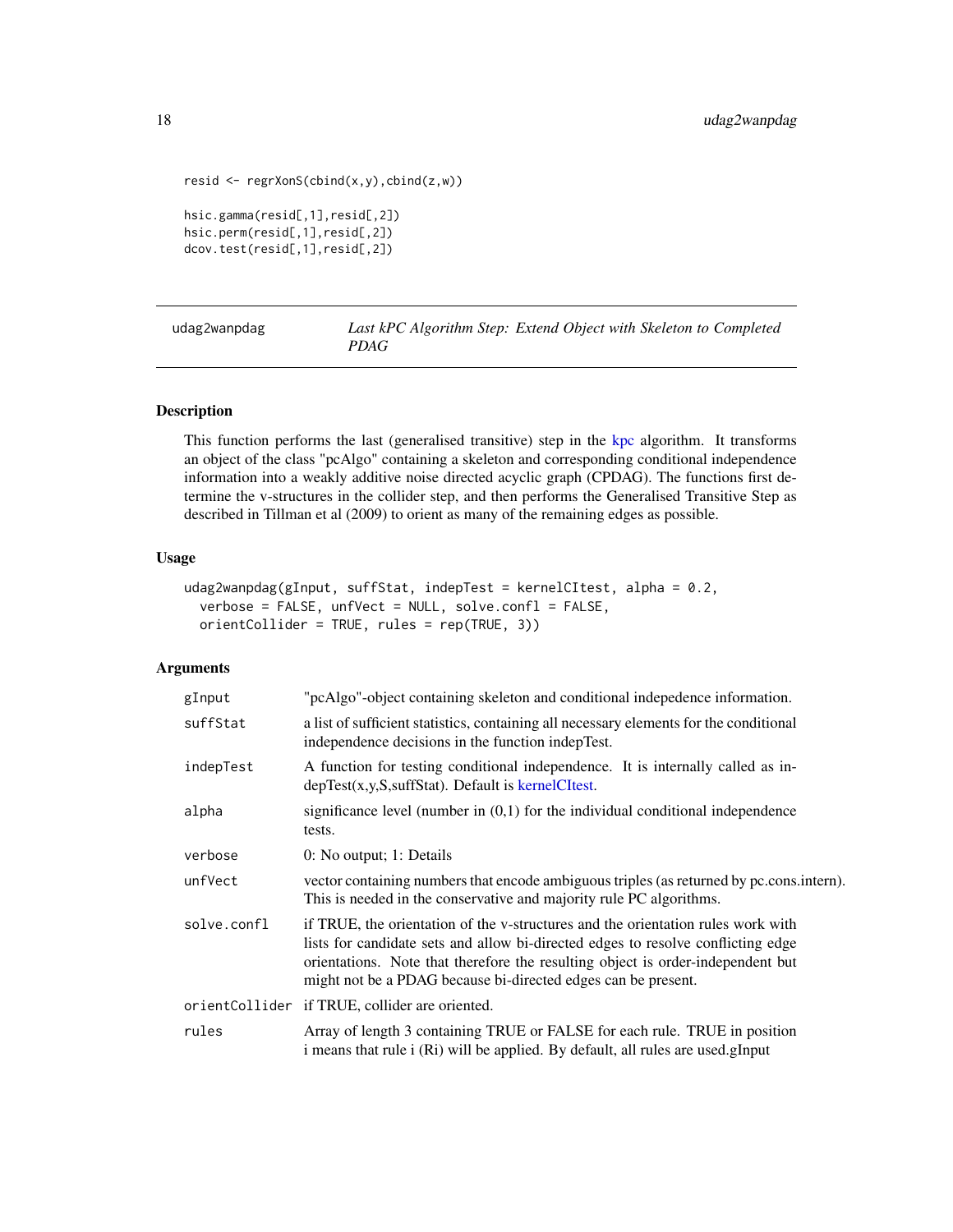# udag2wanpdag 19

# Details

First we perform a collider step, that is orienting triples a-b-c as  $a-b < c$  iff b is not in separating set of a and c. Then we orient edges a-S as a- $>$ S if b\_r is independent of a set S, where b\_r are the residuals of b non parametrically regressed on S and parents of b and none of the edges S\_i-a can be oriented as  $S_i$ ->a, that is residuals  $S_i$ -x would be independent of a.

#### Value

An oriented object of class "pcAlgo".

#### References

Tillman, R. E., Gretton, A. and Spirtes, P. (2009). Nonlinear directed acyclic structure learning with weakly additive noise model. NIPS 22, Vancouver.

#### Examples

```
## Not run:
library(pcalg)
set.seed(4)
n < -300data <- NULL
x1 \leq 2*(runif(n)-0.5)x2 \le -x1 + \text{runif(n)}-0.5x3 \le -x1^2 + 0.6 \times \text{runif(n)}x4 \le- rnorm(n)x5 \le -x3 + x4^2 + 2*runif(n)x6 \le -10*(runif(n)-0.5)x7 < -x6^2 + 10*runif(n)x8 < -2*x7^2 + rnorm(n)x9 \le x7 + 5*runif(n)data <- cbind(x1,x2,x3,x4,x5,x6,x7,x8,x9)
true \leq matrix(0,9,9)
true[c(1),c(2,3)]<-true[c(3,4),5]<-true[c(6),c(7)]<-true[c(7),c(8)]<-true[7,9]<-1
## estimate skeleton
resU1 <- skeleton(suffStat = list(data=data, ic.method="dcc.perm", p=200),
                   indepTest = kernelCItest,
                   verbose = TRUE, alpha = 0.1, p=9)
resU2 <- skeleton(suffStat = list(data=data, ic.method="hsic.gamma",
                              sig=1, numCol = 50),
                   indepTest = kernelCItest,
                   verbose = TRUE, alpha = 0.1, p=9)
resU3 <- skeleton(suffStat = list(data=data, ic.method="hsic.perm",
                              sig=1, numCol = 50, p=200),
                   indepTest = kernelCItest,
                   verbose = TRUE, alpha = 0.1, p=9)
resU4 <- skeleton(suffStat = list(data=data, ic.method="hsic.clust",
                              p=200, sig=1, numCluster=100, numCol = 50,
```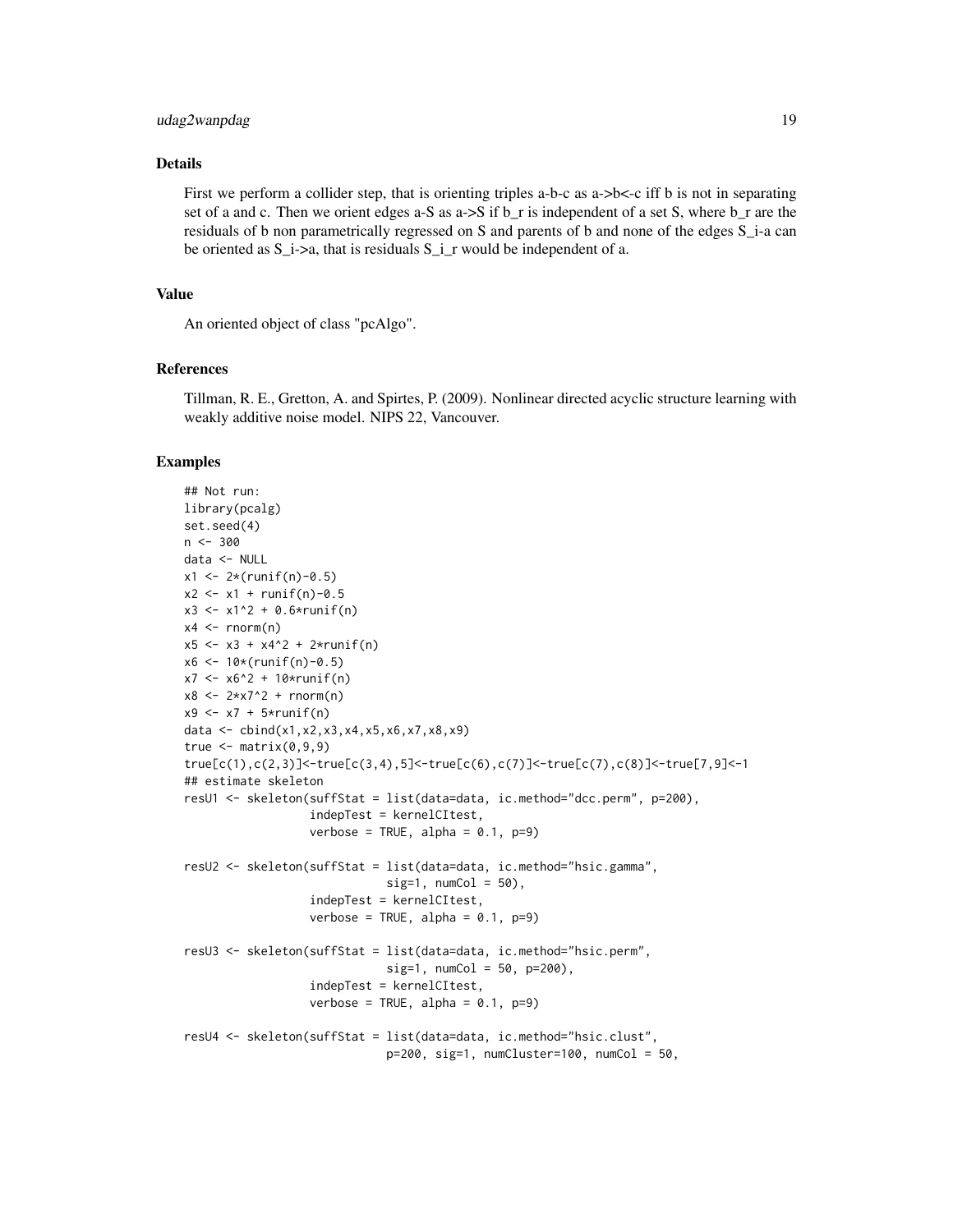```
eps = 0.1, paral = 1),
                  indepTest = kernelCItest,
                  verbose = TRUE, alpha = 0.1, p=9)
resU5 <- skeleton(suffStat = list(C = cor(data), n = n),
                  indepTest = gaussCItest,
                  verbose = TRUE, alpha = 0.1, p=9)
if (require(Rgraphviz)) {
par(mfrow=c(2,3))
plot(resU1,main="dpc")
plot(resU2,main="kpc-resid-gamma")
plot(resU3,main="kpc-resid-perm")
plot(resU4,main="kpc-clust")
plot(resU5,main="pc")
plot(as(true,"graphNEL"),main="True DAG")
}
## orient edges using three different methods
resD1 <- udag2wanpdag(gInput = resU1,
                 suffStat = list(data=data, ic.method="dcc.perm", sig=1, numCol = 50, p=200),
                      indepTest = kernelCItest,
                      verbose = TRUE, alpha = 0.1)
resD2 <- udag2wanpdag(gInput = resU1,
                  suffStat = list(data=data, ic.method="hsic.gamma", sig=1, numCol = 50),
                      indepTest = kernelCItest,
                      verbose = TRUE, alpha = 0.1)
resD3 <- udag2wanpdag(gInput = resU1,
                 suffStat = list(data=data, ic.method="hsic.perm", sig=1, numCol = 50, p=200),
                      indepTest = kernelCItest,
                      verbose = TRUE, alpha = 0.1)
resD4 <- udag2pdagRelaxed(gInput = resU1, verbose = T)
if (require(Rgraphviz)) {
par(mfrow=c(2,3))
plot(resD1,main="dpc")
plot(resD2,main="kpc-resid-gamma")
plot(resD3,main="kpc-resid-perm")
plot(resD4,main="pc")
plot(as(true,"graphNEL"),main="True DAG")
}
```
## End(Not run)